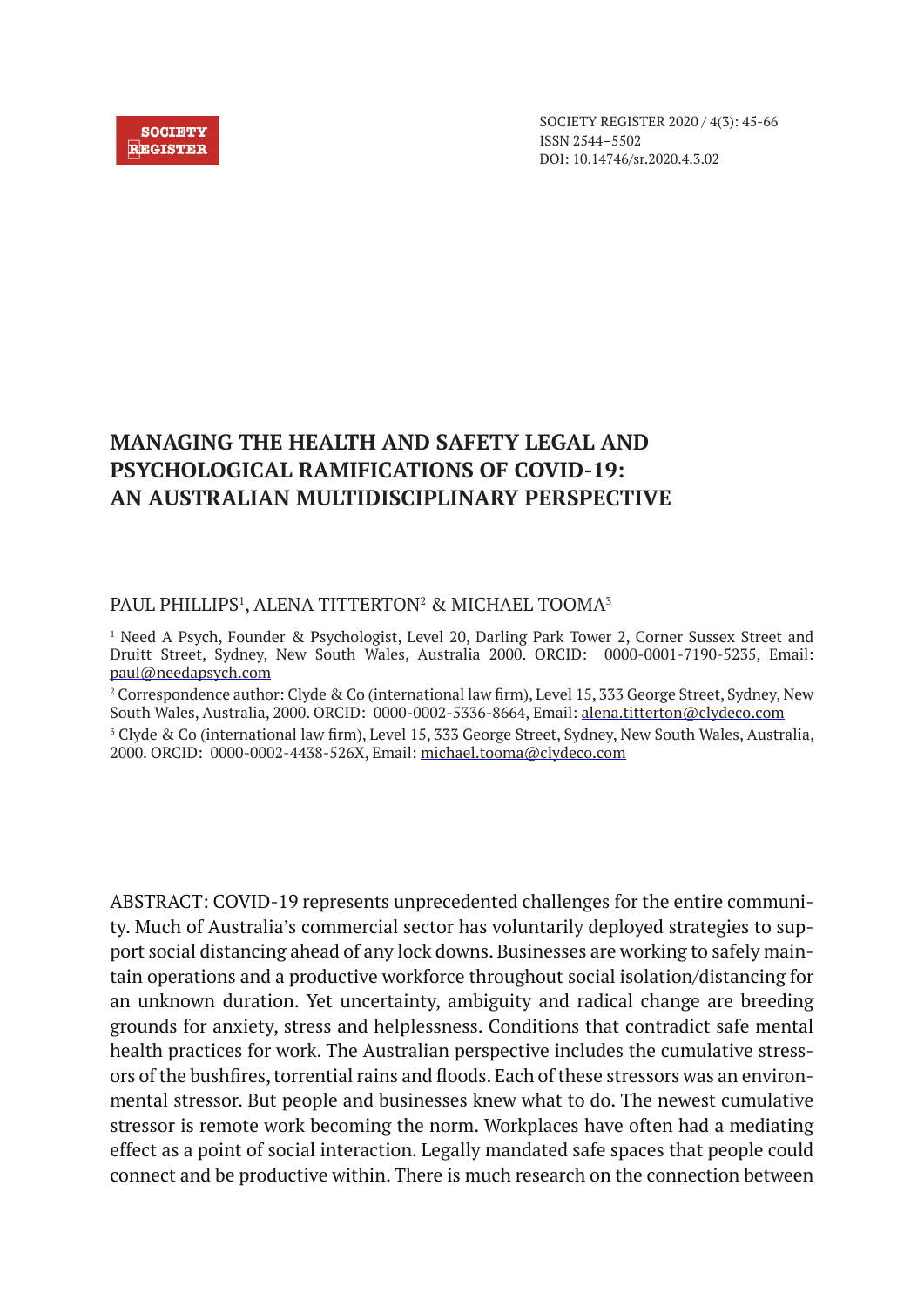social isolation and loneliness. Organisations need to support workers in maintaining social connections, team cohesion and productivity throughout these times. This paper will explore the health and safety legal obligations that apply in this context and outline a practical framework for organisations to contribute to and reinforce a positive state of mental health during the mass remote work experiment.

KEYWORDS: mental health, health and safety law, remote working, COVID-19, domestic violence

#### **BUSINESS AS USUAL (BAU)**

Under Australian health and safety laws, organisations /employers (with the duty holder referred to in most jurisdictions as a person conducting a business or undertaking) are subject to a primary duty of care that requires them to ensure the health and safety of workers so far as is reasonably practicable and to ensure that they do not put other persons at risk in the course of their undertakings. Amongst other things, that requires organisations to provide and maintain safe systems of work and safe working environments. Practically discharging those duties requires a risk management approach, to eliminate hazards and risks where reasonably practicable and then to minimise those risks in accordance with the hierarchy of controls. Determining what is reasonably practicable in the circumstances involves proactively identifying, assessing and controlling reasonably foreseeable hazards and risks.

Health and safety under this framework includes both physical and mental health and safety. Relevantly, the definition of health includes psychological health as well as physical health.

Importantly, the duties apply wherever a worker goes while at work and are not limited to the traditional workplace setting.

The statutory health and safety legal framework also recognises that individuals and not just organisations play an important role in securing positive health and safety outcomes during the course of work and as such place specific personal obligations on officers (senior leaders of the organisations), workers and other persons.

Officers are required to exercise due diligence in ensuring the organisations for which they are officers comply with their obligations under the laws. Due diligence requires officers to engage in a number of proactive steps for health and safety corporate governance under 6 elements, one of which is a requirement to ensure there are appropriate resources and processes in place at their organisation for eliminating or minimising health and safety risks.

Workers and other persons are required to take reasonable care for their own health and safety and not adversely affect the health and safety of others while at work. They are also expected to follow the reasonable health and safety instructions of their organisations.

Liability attracts under Australian health and safety laws where these above duties are not met. Prosecutions by health and safety regulators typically occur in the context of failures to adopt the mandatory risk management approach. The offences are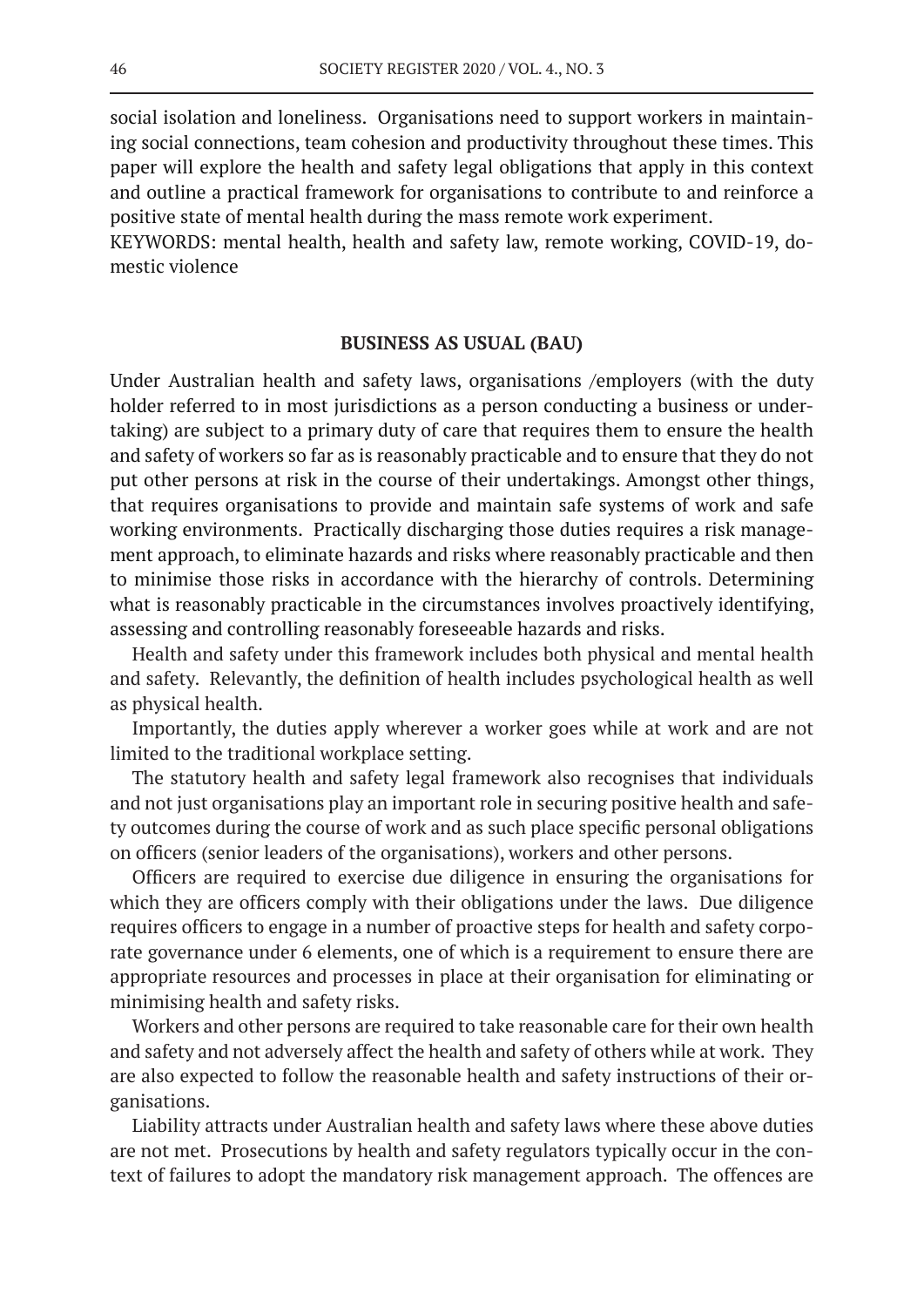criminal in nature and are categorised by seriousness with the most seriousness category one offences carrying penalties of AUD 3,000,000 for organisations, AUD 600,000 and/or 5 years imprisonment for officers and AUD 300,000 and/or 5 years imprisonment for workers and other persons.

#### **STRESS IS A REASONABLY FORESEEABLE EVENT IN MANY WORKPLACES**

There is an increasing expectation from regulators that organisations take psychological health seriously and put in place a systematic approach to managing it in their operations. In 2018, Safe Work Australia published national guidance material on work-related psychological health and safety. Commentators welcomed the development but wondered why this issue was relegated to the level of guidance material rather than Code of Practice as is the usual level of guidance issued on specific hazards and risks (such as managing workplace facilities, working with plant or working with electricity).

Information from Safe Work Australia indicates that more than 90% of psychological injuries are due to stress. Be that from customer interactions for retail staff, to interactions within the office between colleagues or management processes. This stress causes negative responses for people which either aggravate or cause mental illnesses, the most common being Adjustment Disorder, not the often mislabelled Anxiety or Depression. Given how common stress is indicated as a component in the development of an injury it is easy to see it as reasonably foreseeable, i.e., it is not a rare occurrence that cannot be predicted or mitigated. Below we will explore some of the most widely accepted theories of stress and how workplaces can mitigate the detrimental outcomes of placing an employee into a stressed state when operating in business as usual times.

# **STRESS, ASSUMING FLOW MODEL DESCRIPTION, IS MITIGATED BY TRAINING**

Csikszentmihalyi's work on Flow (1975, 1991, 1996, 1997) has been taken up by many workplaces as part of the positive psychology underpinning prevalent Wellness and Welfare packages. The first edition of this work was and is most relevant to workplaces today as it does not combine his later work on autotelic personalities with Flow. For this reason, this section will draw on the first edition version that included micro and macro flow and did not include any personality concepts. Flow is essentially that state a person enters when their consciousness experiences partial automaticity of their body and thinking system, when things seem to just click, or be in the zone, or time flies when you're having fun.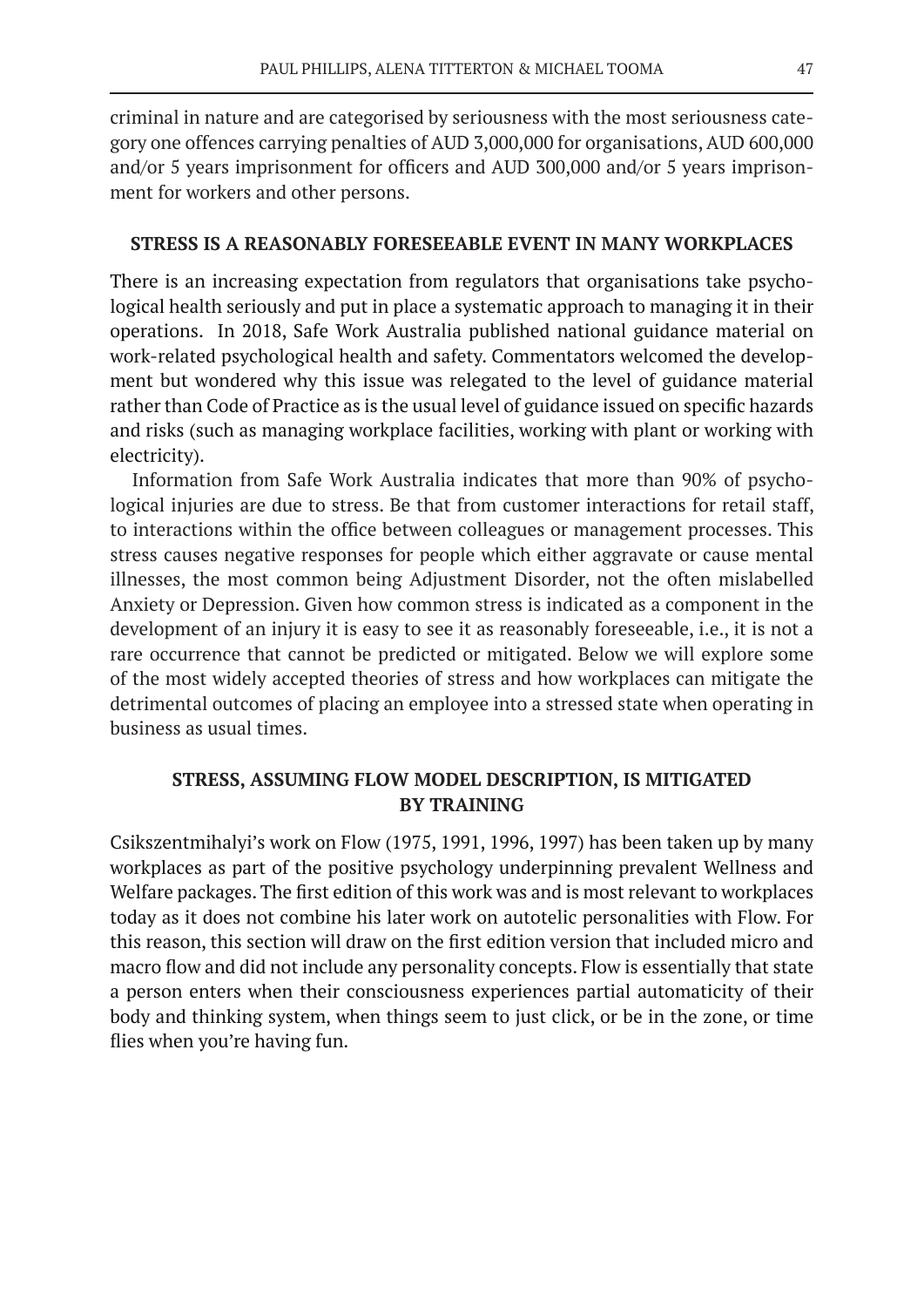Figure 1. Diagram of Flow



Source: based on the data and information within Csikszentmihalyi's work on Flow (1975, 1991, 1996, 1997)

When Csikszentmihalyi first wrote about the topic he conducted research with various "masters" or "experts". He interviewed chess grand masters to rock climbers. People who excelled at both physical and intellectual pursuits. What was astonishing was the similarity of their descriptions of this experiential state. There are a lot of psychological components described in Flow. Firstly, that it must be experienced. It does not happen outside of experience: rather, it is itself a state of experience, much like intoxication is experienced not just a physiological state.

The second experiential component is the experience of things just clicking, from chess masters describing how the next move just comes to them to rock climbers noticing how their hand just seems to find the right hold. This partial dissociation is similar to that achieved through certain mindfulness practices such as in Mindfulness Based Cognitive Therapy (MBCT) or Acceptance and Commitment Therapy (ACT). This has a huge advantage to businesses as it means workers are working at their peak effectiveness.

The third component that is oft reported is the temporal distortion: that time flies when you are having fun. Again, this is a partial dissociation similar to that achieved through certain mindfulness practices.

The way that Flow is achieved is by having the person's skill in balance with the demand of the task. When these are in balance the person, according to the theory, enters a state of Flow. When the person's skill exceeds the task at hand they instead enter a state of boredom. When the task demand exceeds the skill of the person then they enter a state of stress.

Using this theory in the context of work, if a business is able to balance the skill of the person with the demand of the task, they will enter Flow. If the task is beyond them, they will enter stress. This gives leaders a simple business lever to pull on, to train staff for the tasks they are required to do.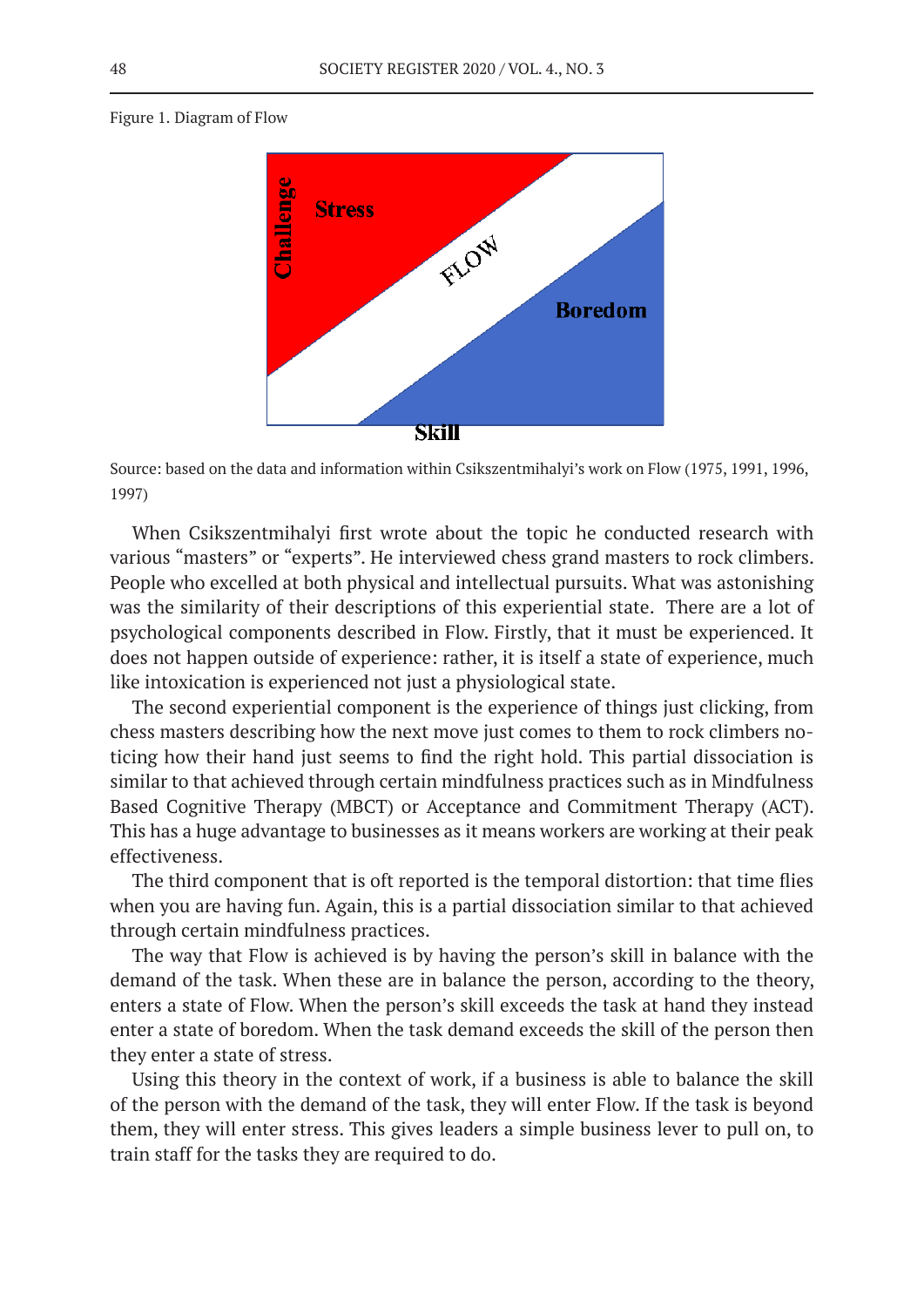# **STRESS, ASSUMING YERKES-DODSON AROUSAL CURVE, IS MITIGATED BY CALMING DOWN OR UP**

Yerkes and Dodson (1908) over 100 years ago documented the relationship between arousal and performance. Language since then has moved on and now we tend to use arousal as a shorthand for sexual arousal, however, this did not relate to that specific form of arousal alone. In more modern times we see the terms "eustress" and "distress" being used. Eustress being the good reaction to "stress" rather than "arousal" and distress being a negative reaction to "stress" rather than "arousal". This is essentially a rebranding of this original theory, where eustress means optimal arousal, and distress means over arousal, and boredom means under arousal.



Figure 2. Yerkes Dodson Arousal Curve

Source: based on the infomration within Yerkes and Dodson (1908)

In this theory of stress the person needs to achieve the optimal arousal state by stimulation, rather than by demand of the task. Anything that is a sensation can be a source of stimulation. This is where sensory modulation becomes important. In school we were all taught about the five senses. Taste, touch, sound, smell, sight, and hearing. However, there are actually over 25 different senses. Sorry to those who believe in ESP it's not the sixth sense it's more like the 28<sup>th</sup> sense. Some of the senses you were not taught at school include heat perception, cold perception, sharp pain, dull pain and slow aching pain. These are not types of touch, they actually have different nerves in the body, travel up different circuits in the spine and go to different parts of the brain. It gives some explanation as to why people who are in pain (especially if its two types of pain) are already aroused and tip into stress more easily. The two biggest additional senses that are important to be aware of and modulate for are Vestibular and Proprioceptive sensations.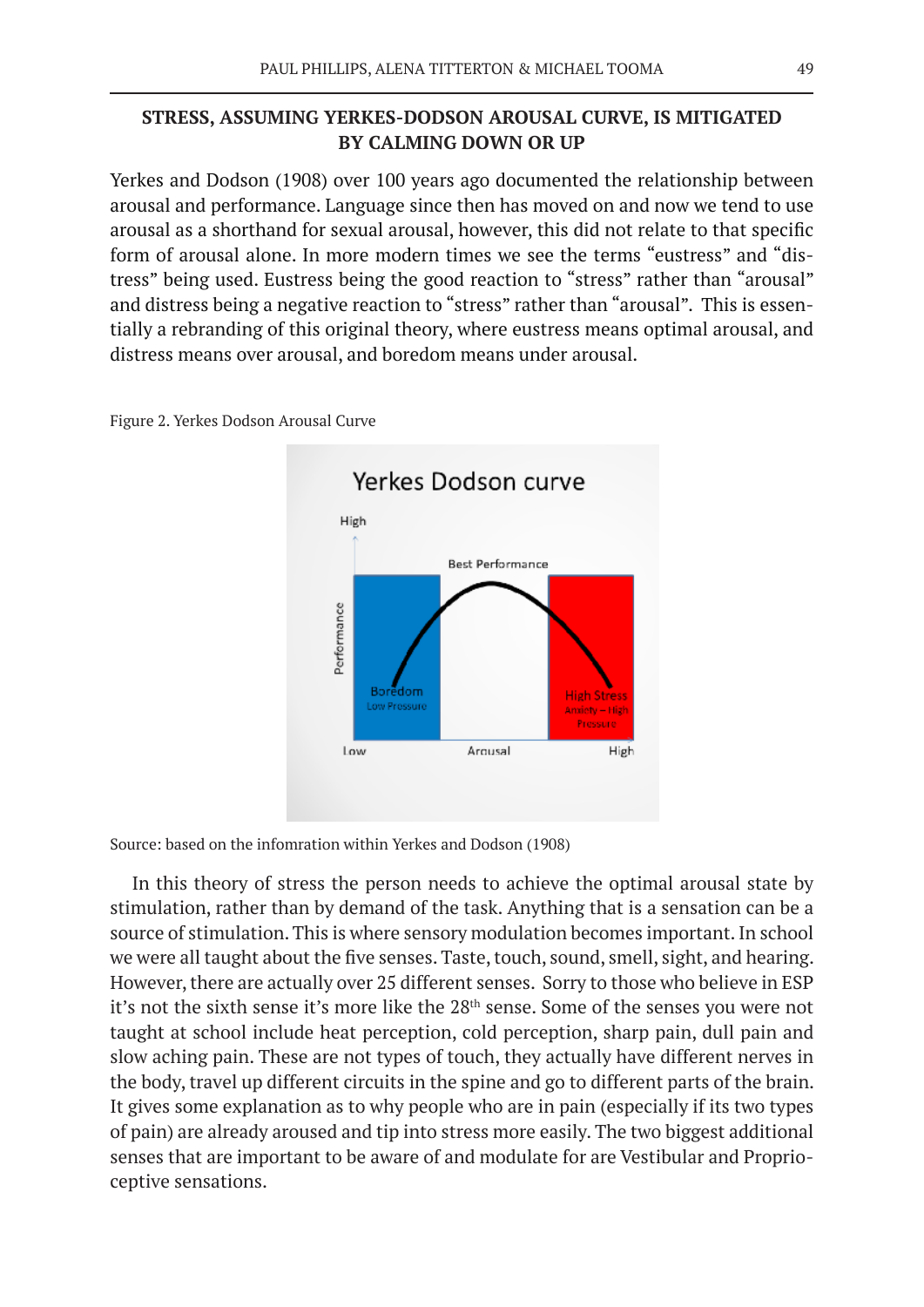Vestibular sensations come from your inner ear. It's how your body knows your head is up not down. Spin too many times on a merry go round and you get overstimulated in your vestibular system and often feel nauseous or vomit. Proprioception is from your joints and tells your brain where your body is in time and space without having to look (close your eyes and move your hand around, you still know where your hand is, but it isn't being sensed by any of your five traditional senses).

Combining the sensory knowledge and the Yerkes-Dodson arousal curve is important to work design. If a person has the same stimulation over and over they become under aroused and under perform. This is why some variation of work demands is important. Yet get it wrong and over stimulate the person by having them change too much too often and they become over aroused and tip into stress reactions. This really is a goldilocks type task (not too hot not too cold, getting it just right) for organisations.

# **STRESS, ASSUMING SENSORY MODULATION MODELS, IS MITIGATED BY REASONABLE ACCOMMODATION**

Sensory modulation is the term applied to giving the neural system the sensations it is built to handle. Where Yerkes-Dodson is about the outside design of the stimulation, sensory modulation is about the unique sensory tolerance profile that each person has and where for some people the design needs to change radically. Imagine two workers in the same sensory environment. If all that was at play here was the Yerkes-Dodson curve then the ideal sensory environment could be assessed and built to maximise optimal arousal. If only it were that simple. Due to neural plasticity, unless those two people had exactly the same journey through their life with the same genetic code, they will have differently wired sensory systems.

One might have loved the swing, snow skiing and waterslides, developing their vestibular system while the other might have disliked those activities and thereby under developing their vestibular system. Now as adults they will have radically different reaction to the same level of vestibular stimulation as they have different neural systems processing the input. Add to this various medical and mental conditions that further alter sensory perception.

This brings about a third lever for business and that is reasonable accommodation for employees. The business must, where feasible, make reasonable accommodations for sensory modulation.

### **STRESS, ASSUMING SOCIAL INTERACTION MODELS, IS MITIGATED BY GOOD PERSONAL BOUNDARIES CODIFIED IN OFFICE POLICIES AND PROCEDURES**

Much of daily stress comes from interacting with other people. Bullying and harassment claims stem from interactions with others. Many traumas are caused by other people, not natural disasters or pandemics. Inappropriate conduct, such as hazing rituals perpetrated against apprentices, health professionals engaging in sexual activity with patients, or lawyers using money held in trust for gambling debts are also about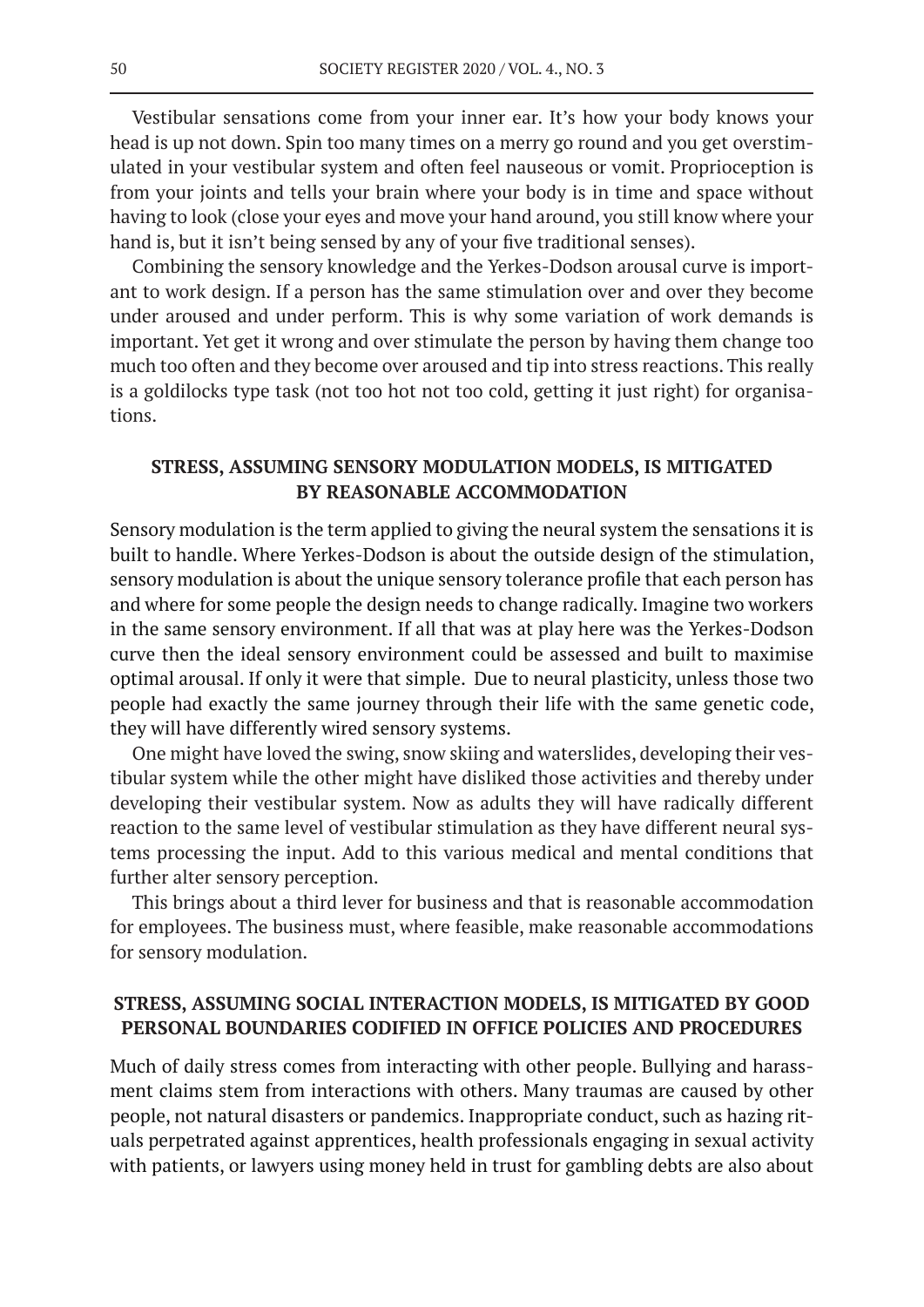boundary violations. Boundaries help people define what is and is not acceptable. They even change constructs like consent from opt in to opt out, i.e., if two people are friends vs romantically linked what is considered an opt out vs opt in consent can be very different.

Before COVID-19 most people were not working from home all of the time. For most, there was a clear boundary between work and home. However, with digital technologies such as having email on our phones we began to blur this boundary. Now that people are working from home en masse the boundaries are shifting even further and faster than before. Is it now acceptable to come to "work" in a daggy old tracksuit rather than formal business suite? If you are using video conferencing like zoom, skype or facetime is it ok if just the top half is dressed in office attire as that is all the other person sees? Do the normal office policies and procedures apply given you are not in the normal office? For those who did not work from home these were not even questions. The standard office policies and procedures governed this and thereby reduced the possible stress.

# **STRESS, ASSUMING FORDISM ALIENATION MODELS, IS MITIGATED BY ALIGNING THE PERSON'S ROLE TO THE ORGANISATION'S PURPOSE, VISION, VALUES AND VIRTUES**

Henry Ford invented the motorised or moving production line: a huge leap forward in how products could be manufactured. But this also produced a psychological consequence of alienation. People might well ask what alienation is and why does it matter? In a moving production line a person only has one task that they repeat over and over. They may press a button, or pull a lever, or twist a dial. That could be it. They only have input into that one tiny part of the production process. They may not know how to do the task at a different station along the production line. Let alone see or know how their tiny part actually makes a car, fridge or any other product on the production line. Essentially at that level it may not seem to matter and not be a source of stress. However, this disconnect is distressing to the person.

At 24 hours old the baby can tell the difference between when it touches itself or someone else touches it. That marks the start of the mind's recognition of there is a world outside of me, a *me* and *not me* categorisation. By six months old the baby responds differently to things that are objects and things that are people. The baby will attempt to mimic behaviours it sees other people carry out, but not activities it sees objects carry out. This makes a second distinction in the baby's mind for the "not me" category to split into *not me and not like me* vs *not me and like me*. These building blocks of psychology become the basis for the person to have a sense of self-efficacy, a sense that "*if I try, I can do it*". Self-efficacy has been shown through a multitude of research and meta-analyses over more than 50 years to be the one most important psychological factor. What alienation does is it breaks the feedback loop for self-efficacy. It prevents the person from observing what they tried to do actually achieved anything. This changes the "*if I try, I can do it*" to "*if I try, I don't know if I did it or not???*"

Understanding this aspect of business and the stress it can cause workers gives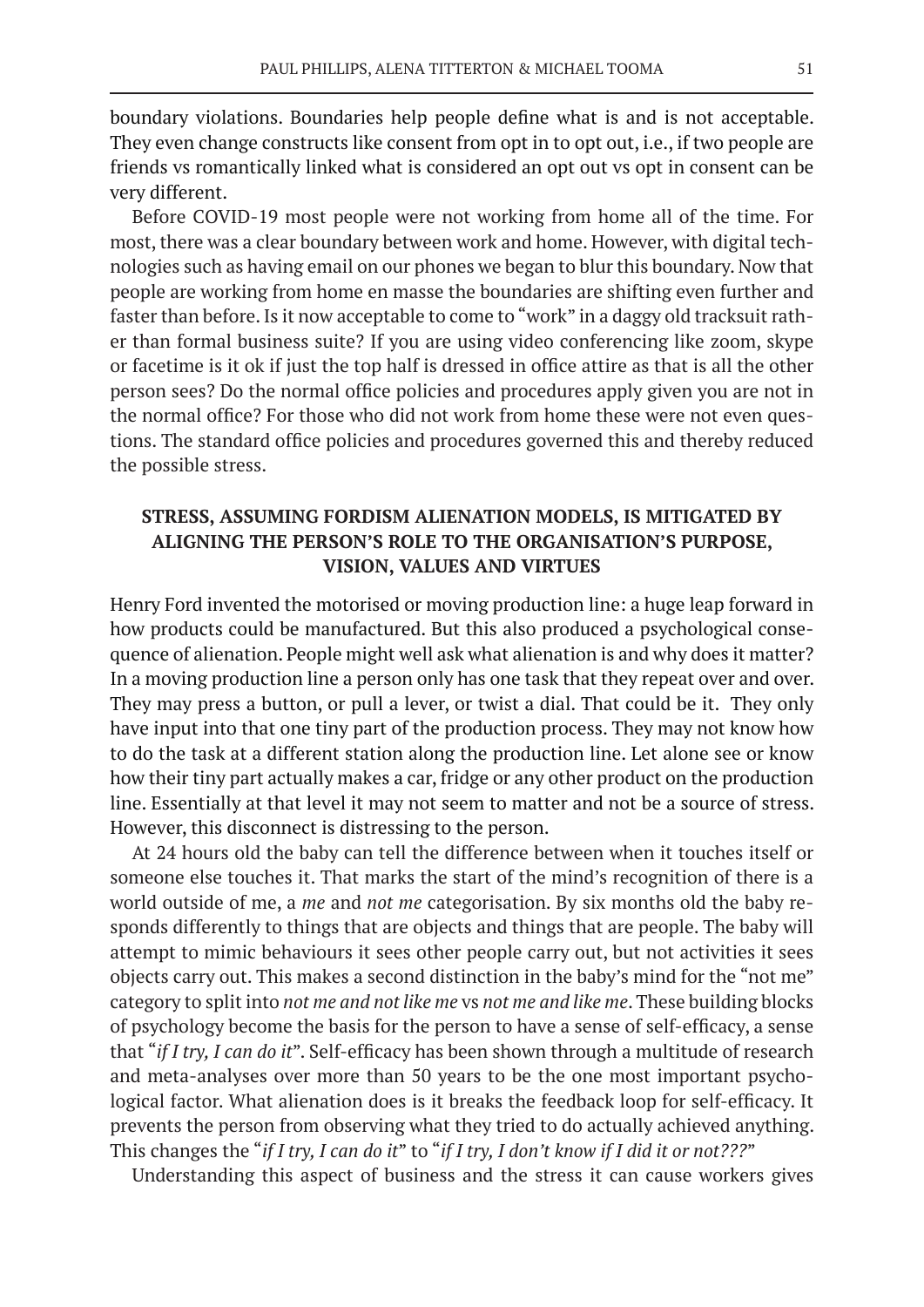business a lever of linking the personal effort to the outcome. This often occurs in business by aligning the business vision, via the virtues or values of the business, to the worker's role, and their daily tasks. It is why effective leaders use this lever in staff meetings or gatherings to talk about how the efforts and actions of staff at all levels matter and contribute to the outcome.

# **THIS GIVES BAU FIVE LEVERS TRAINING, CALMING, ACCOMMODATION, PROCEDURES, ALIGNMENT**

When working within the organisation as a usual environment an effective leader manages staff stress levels by using the five different levers. These can be effectively managed, delegated and monitored within the business to determine their effectiveness and refinement. In so doing the risk of stress becoming a negative impact on the business is reduced. Likewise, the benefit from having staff that are entering Flow, optimally aroused, sensorially modulated, having boundaries, and aligned on how their tasks contribute to the business vision and outcomes maximises staff productivity. It is a win/win for both the staff and the business.

### **THE FIVE LEVERS ARE GREASED BY RAPPORT**

Leading in times of crisis is in some ways similar to providing therapy to patients. One party is stressed or distressed and the other is trying to help the stressed party function better. If that position is accepted, then it is valuable to consider the literature from therapy that indicates what works. From the outside, the world of mental health would seem to be a proverbial tower of babel situation filled with multiple techniques, jargon and divisions. There is ACT, BT, CBT, CT, MBCT, MBSR, if you prefer acronyms or analytic psychotherapy, gestalt, psychodynamic therapy, process psychology, psychoanalysis, somatic psychotherapy, to name a few. All these various techniques have produced vast volumes of research on their effectiveness and the specific techniques within the style of therapy. What becomes interesting is how much these techniques actually impact the outcome of therapy, and can thereby be applied to the current situation and its leadership needs.

To many disgruntled recipients in their various technique bootcamps the answer from research over fifty years has been resoundingly that the technique is a minor component in the effectiveness of outcome. Much of the literature puts the actual impact of technique at around 15% of the actual outcome (e.g., Miller. et. al. 1997). That means 85% has nothing to do with the technique chosen! That 85% is comprised mostly, around 40%, of the client factors; the experiences, context and resources the person themselves brings to the situation. This is all the aspects of the person that they bring into the situation when they are greeted, the idea that you have to take the worker as you find them (consider the eggshell psyche rule in workers compensation). It is unique to that individual at that time. In the sections above, discussing stress, this is aspects like the personal boundaries, sensory modulation and reasonable accommodations required, and of course the current context of the COVID-19 pandemic.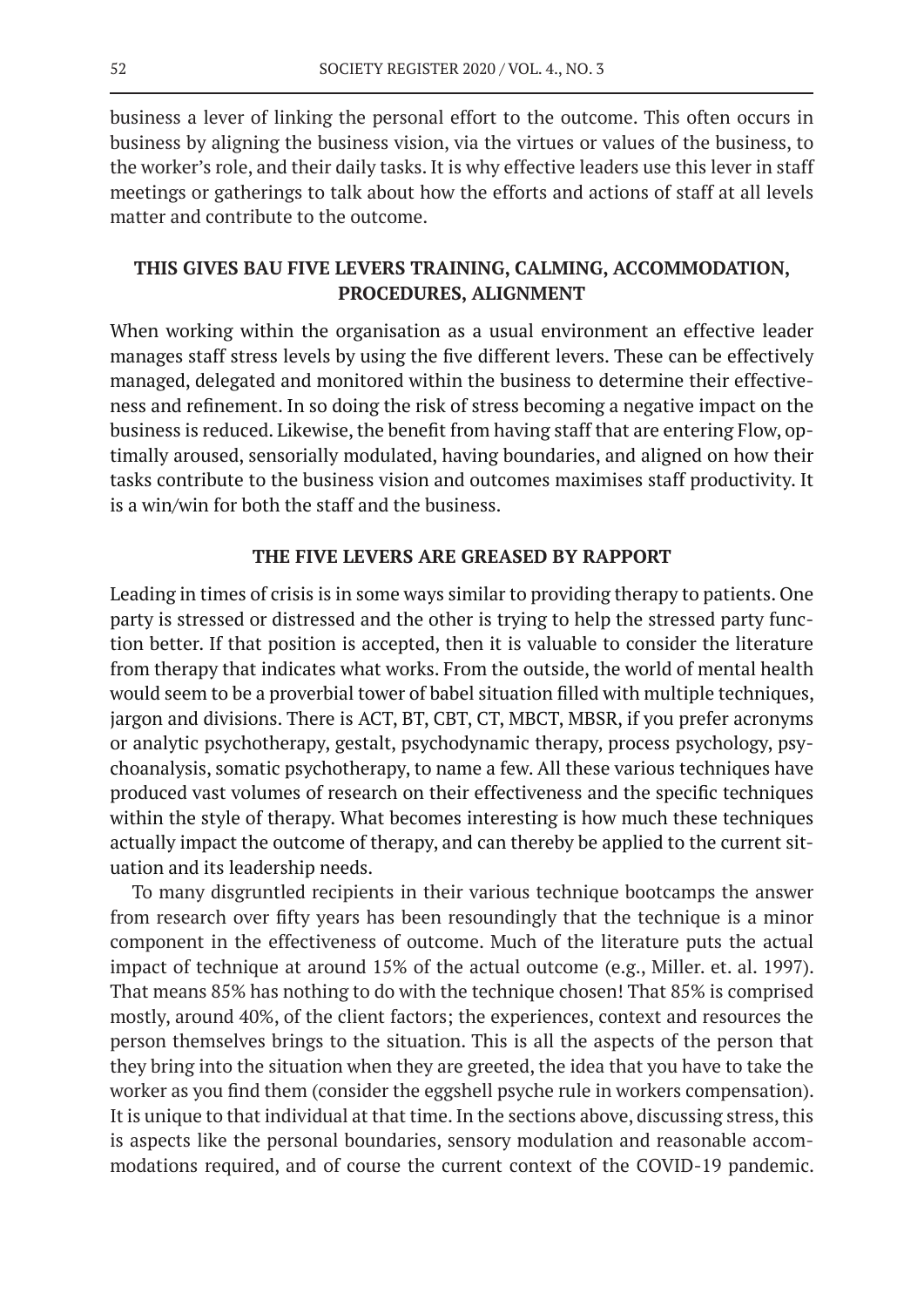The other significant factor, around 30%, is the relationship between the therapist and the patient. Expectancy is the other main factor, that is, what the patient expects to gain from the process and how the therapist communicates, understands and meets that expectancy.



Figure 3. Factors that Effect Outcomes

Source: based on the information within Miller et al. (1997).

Applying this knowledge to leadership in Business With COVID (**BWC**) gives clear priorities to how the leader needs to lead.

The largest aspect that the leader can control (at best) or influence (at worst) is the relationship factors. This is rapport. Establishing rapport early, revisiting it often, and nurturing it through the journey. Rapport can be conceptualised as coming from either a shallow level or a deep level.

The shallow level style of rapport is the one that is often used in sales, like a used car sales yard. The salesperson may ask about some trivial aspect of your world, be it where you live, what sports team you follow, or some upcoming holiday event. Once this is known then the person will make commentary suggesting some shared experience with you. This in turn tricks your mind into thinking that the person is part of your in-group. This social psychology trick then is leveraged as people will naturally tend to make a choice that is consistent with someone else they see as part of their ingroup. It's why peer pressure works. And like magic the salesperson would buy that car too and the next thing you know you have bought the car. The shallow rapport worked for that transactional moment. Deep rapport is different.

Deep rapport is not based on the shallow level of events, sports teams or a holiday. It is based on one of the universal seven emotions discovered by Ekman. Ekman's research showed that there are seven universal emotions experienced and identified by all the people of the world; sad, happy, anger, fear, disgust, contempt and surprise. Deep rapport uses the connection and similarity at this level between the two people. It draws on the leader or therapist's ability to help move the person through the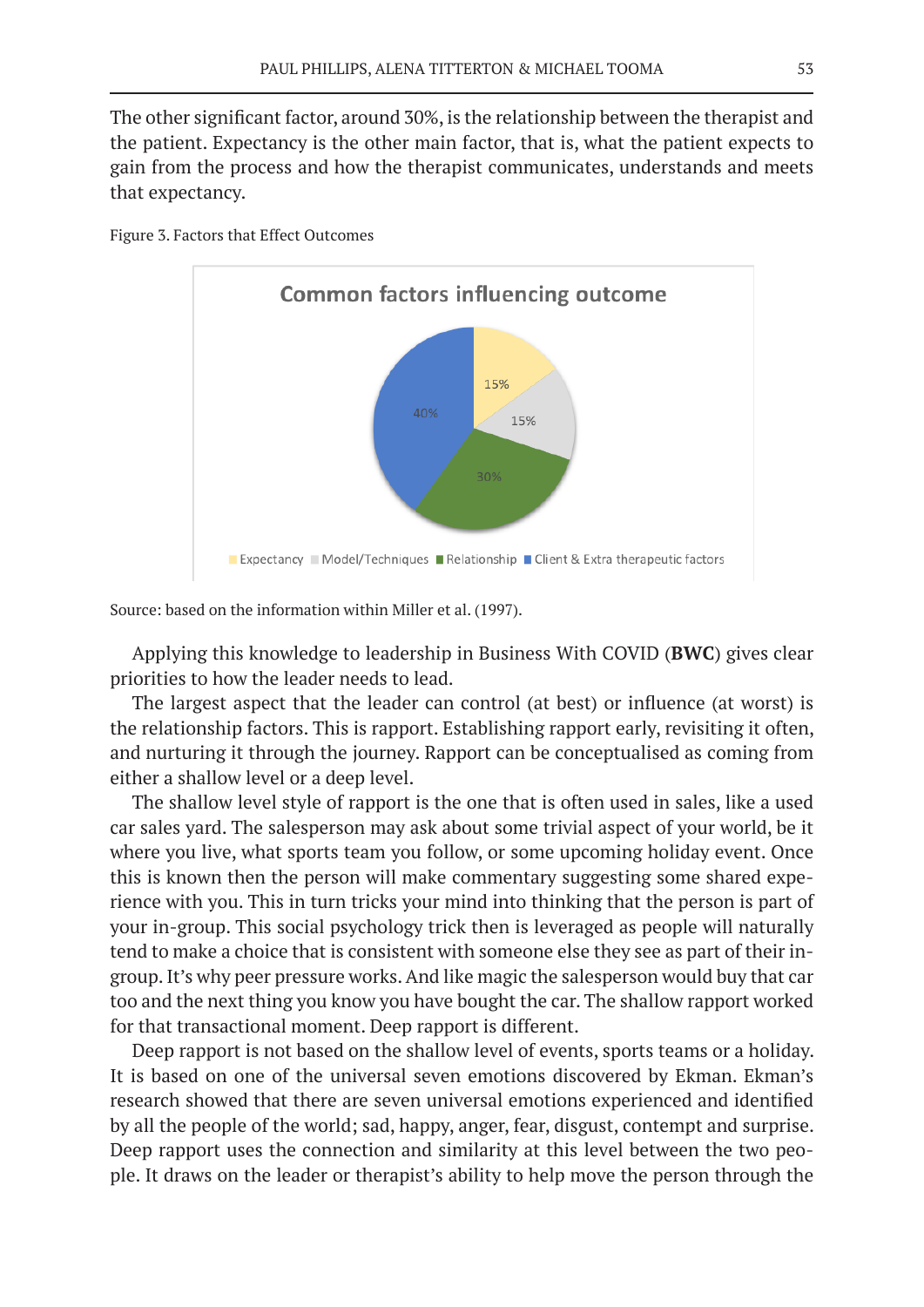Maslow's hierarchy of needs level of love and belonging. Belonging itself can be conceptualised as having hierarchical layers (where 1 is the lowest foundation layer needed to progress) of:

**1. Acknowledgement:** you exist and I as another person see and hear you.

**2. Recognition:** you are different to me and have a right to have a different experience to me.

**3. Validation:** your experience is valid and not a concoction, fabrication or gross exaggeration.

**4. Alignment:** we can work together on a task that is beneficial to both of us.

**5. Acceptance:** you are part of the group and not merely needed to achieve the aligned outcome but wanted.

By acknowledging that the person exists and that they have one of the universal emotions the leader has already progressed the person through the first two layers. When the leader acknowledges that they too have had that emotion, or are having that emotion, they are validating the other person. That simple process has already moved the person from feeling isolated and disconnected to feeling that they belong and are ready to begin to align. Using this approach means that the leader can draw on the 30% of the relationship factors to bring about an effective outcome.

Clear, concise and consistent communication is imperative. It is the way that the leader can set and manage the expectancy of staff, clients and the community. Doing that alone gets you 15% of the outcome. The expectancy in these situations, that is times of crisis management, has been well established. Consultative processes are disadvantageous as they increase ambiguity and uncertainty. It is an interesting challenge given there are specific legal obligations for worker consultation on health and safety matters under Australian laws that will still apply. Command and control communication, directive yet civil is what is expected by the community. It does not need further research to be understood, it is already understood.

Combining deep rapport and managing the expectancy through clear, concise and consistent communication will activate 45% of the effective factors. Understanding the inherent client factors of sensory modulation, arousal needs, boundaries and their personal context activates the other 40%. By taking these approaches the leader is able to activate 85% of the factors that will create a favourable outcome for the person, and by achieving that the business.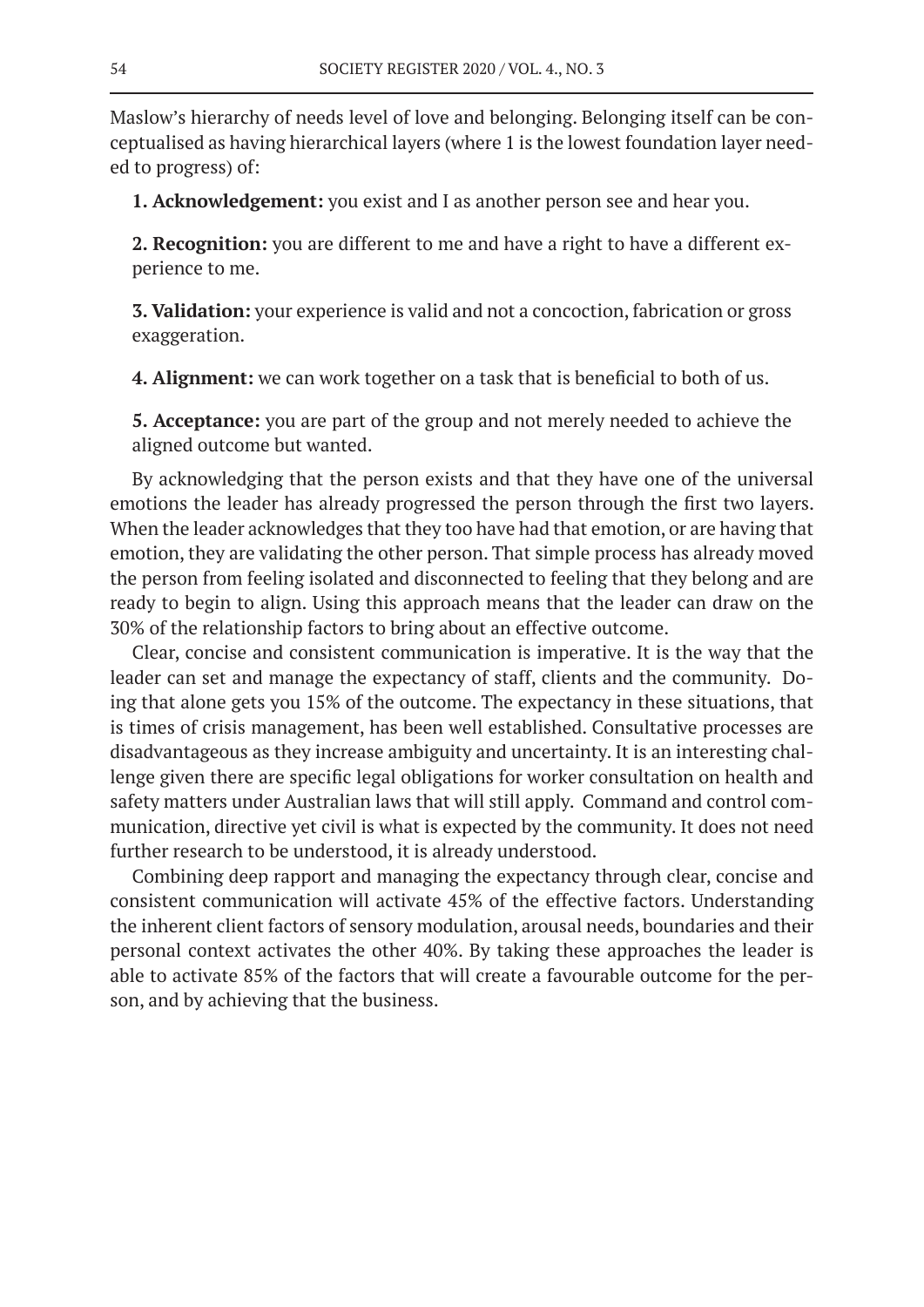

Figure 4. Factors Positively Effected by Leadership Choices

Source: based on the information within Miller et al. (1997).

# **IS THERE A PSYCHOLOGICAL EQUIVALENT OF PERSONAL PROTECTIVE EQUIPMENT (PPE)?**

Resilience is your and your staff's PPE in these times. Resilience is often spoken about, yet it is important to understand it is a twofold concept. This is because from a clinical perspective resilience is the umbrella term for the factors, yes plural, that impact on both if a person is likely to get a mental illness, predisposing, and that also contribute to their recovery, perpetuating. They are the same ten factors:

**(i) Boundaries:** ability to set and maintain personal rules of engagement and respect others.

**(ii) Determination/grit:** ability to complete tasks despite obstacles.

**(iii) Emotional Self-efficacy:** ability to keep emotions under control and change them as needed.

**(iv) General self-efficacy:** having confidence that the person can do tasks.

**(v) Help-seeking self-efficacy:** confidence to seek out and ask for help when needed.

**(vi) Learning self-efficacy:** confidence to learn new things as needed.

**(vii) Mature ego defences:** ability to respond to unpleasant information like an adult.

**(viii) Mindfulness:** ability to be aware and experience the present.

**(ix) Physical self-efficacy:** confidence to look after own physical health.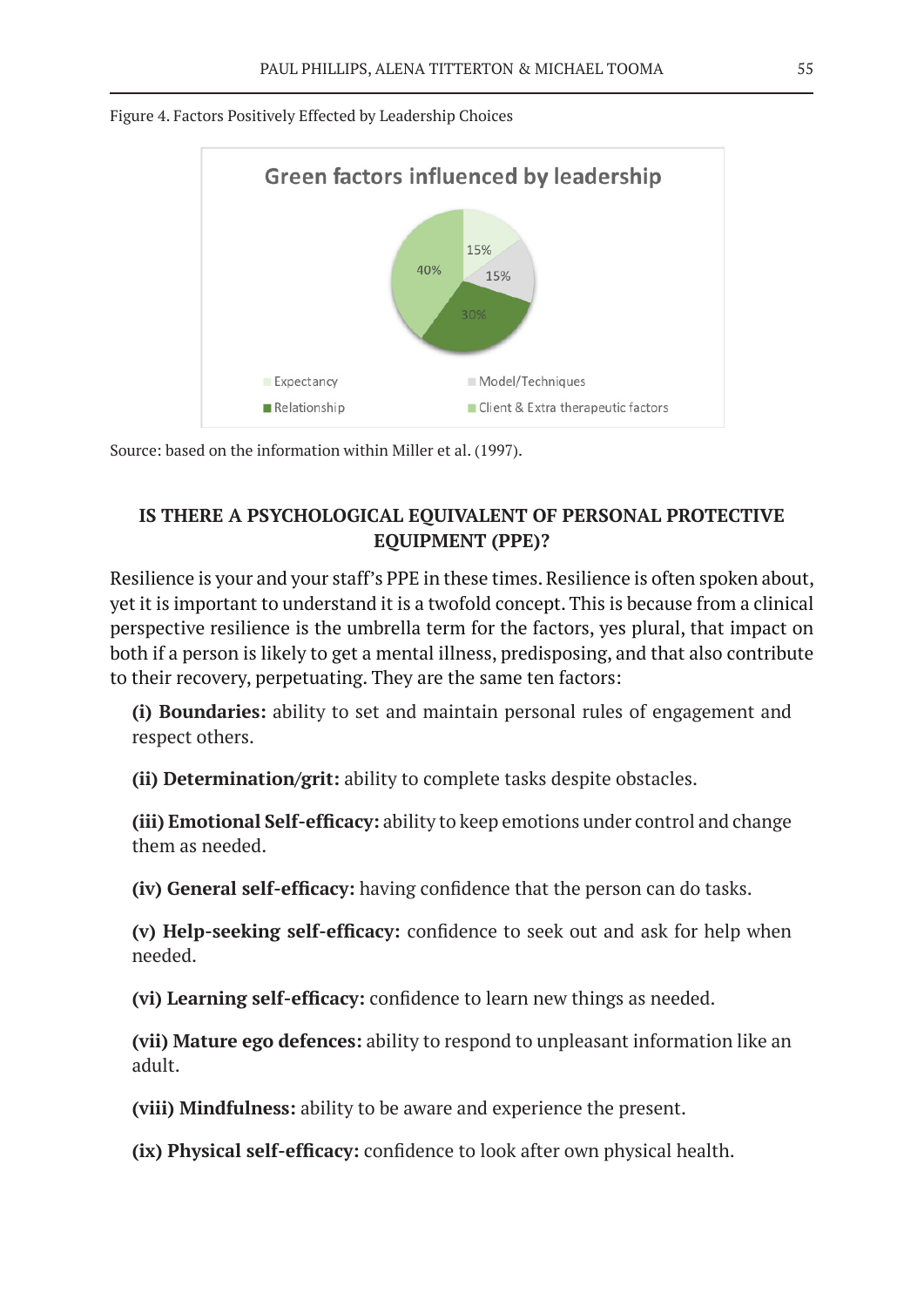**(x) Social self-efficacy:** confidence in ability to interact with other people.

Leading with a positive challenge mindset is drawing on various aspects of these ten factors, mostly general self-efficacy, emotional self-efficacy, determination, learning self-efficacy and mindfulness. Being a staff member or contributor in times of crisis, like the COVID-19 pandemic, requires the staff member to draw on the ten factors and mostly, general self-efficacy, help-seeking self-efficacy, boundaries, physical self-efficacy, and determination.

### **WHAT HAPPENS WHEN YOU DON'T MITIGATE THE STRESSORS?**

As we move further into Business With COVID times it will become increasingly important for businesses to attempt to use the mitigating factors to reduce stress. Below are the three types of consequences that may happen if the business does not mitigate stress during COVID-19. There may be a world of legal and regulatory ramifications for failure to mitigate the stressors. Health and safety regulators may prosecute organisations and their leaders for criminal offences under health and safety laws, there may be claims for compensation in the context of the health and safety laws' victimisation provisions, workers compensation claims for psychological injury, as well as adverse action and general protections claims under the industrial relations regime and often a mix of the above. For some industries, the failures may also trigger notifications to and investigations by relevant professional industry bodies. Some health and safety related issues may also lead to class actions and other actions in tort. In recent years we have seen a trend in Australia towards the use of multiple legal mechanisms and fora in the context of psychological injury. For example, a workers compensation claim will often be made simultaneously with an anonymous call by a claimant to a regulator to notify of a concern for psychological risk management at a particular organisation, triggering investigation and enforcement action by a heath and safety regulator that is in turn used as a pressure point for leverage in negotiations by claimants.

### **STRESS DIATHESIS MODEL OF MENTAL HEALTH**

The stress diathesis model of mental illness is a biopsychosocial theory that there is a relationship between various factors that when combined with stress result in mental illness. These psychological factors include:

- Developmental stages as defined by separate theory such as Eriksonian developmental stages;

- Childhood trauma such as child abuse, neglect, family disruption;
- Attachment, whether it is avoidant, secure or anxious;
- Worldview (disposition), be it optimistic, pessimistic, nihilistic or neurotic; and
- Personality, be it influenced by cluster A, B or C personality traits, tendencies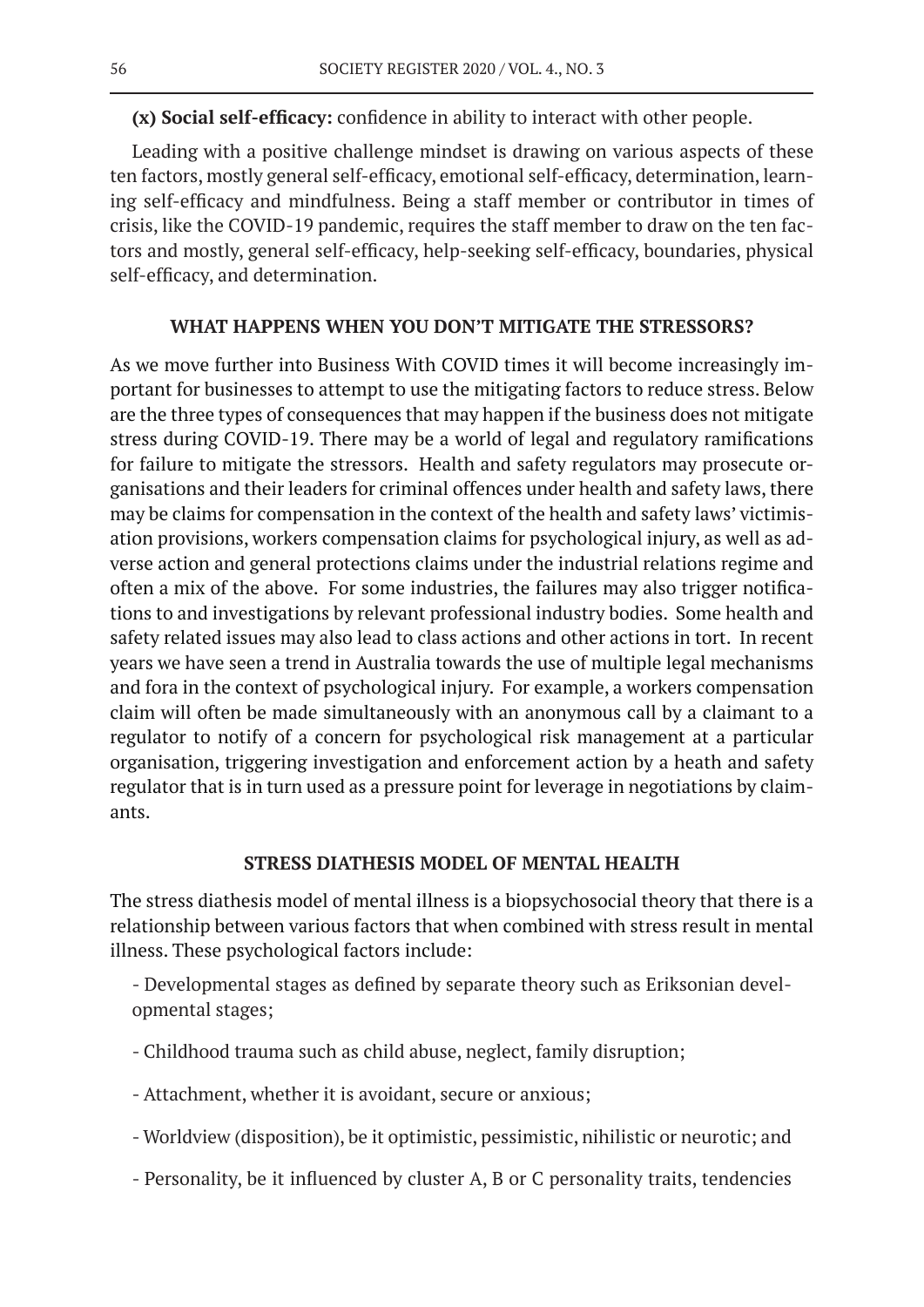### or disorders.

The stress diathesis model postulates that a person with more factors has higher vulnerability and requires less stress to develop a mental illness, in a kind of Vulnerability times Stress type of model.

Figure 5. Representation of the stress diathesis model, showing some of the significant potential psychological diatheses (vulnerabilities)



Source: Various created to grpahcially illustrate points above

Under health and safety laws and the world of case law that has emerged in its interpretation, the organisation's systems and processes must be so robust as to protect the careless, inadvertent and negligent worker. There is also an expectation that risk assessments performed in effectively implementing the mandated health and safety risk management approach (and control measures identified and implemented following that risk assessment) will take into account the nature and characteristics of the individuals that make up the workforce. Indeed, there is a particular regulation that requires organisations to ensure that control measures are working effectively and maintain their effectiveness over time. From the workers compensation perspective, there is an oft-cited principle referred to as the egg-shell psyche principle (modified from the tort law eggshell skull rule). Under the principle, a worker's erroneous perception of actual events can still give rise to a compensable injury and organisations are required to take the worker as they find them. A worker may have any combination of the vulnerabilities. However, they may have been able to function relatively well as they did not have a sufficient stressor for the vulnerability to develop into a full mental illness, e.g., they may have been neurotic but not sufficiently stressed to develop Major Depressive Disorder or Somatoform Disorder.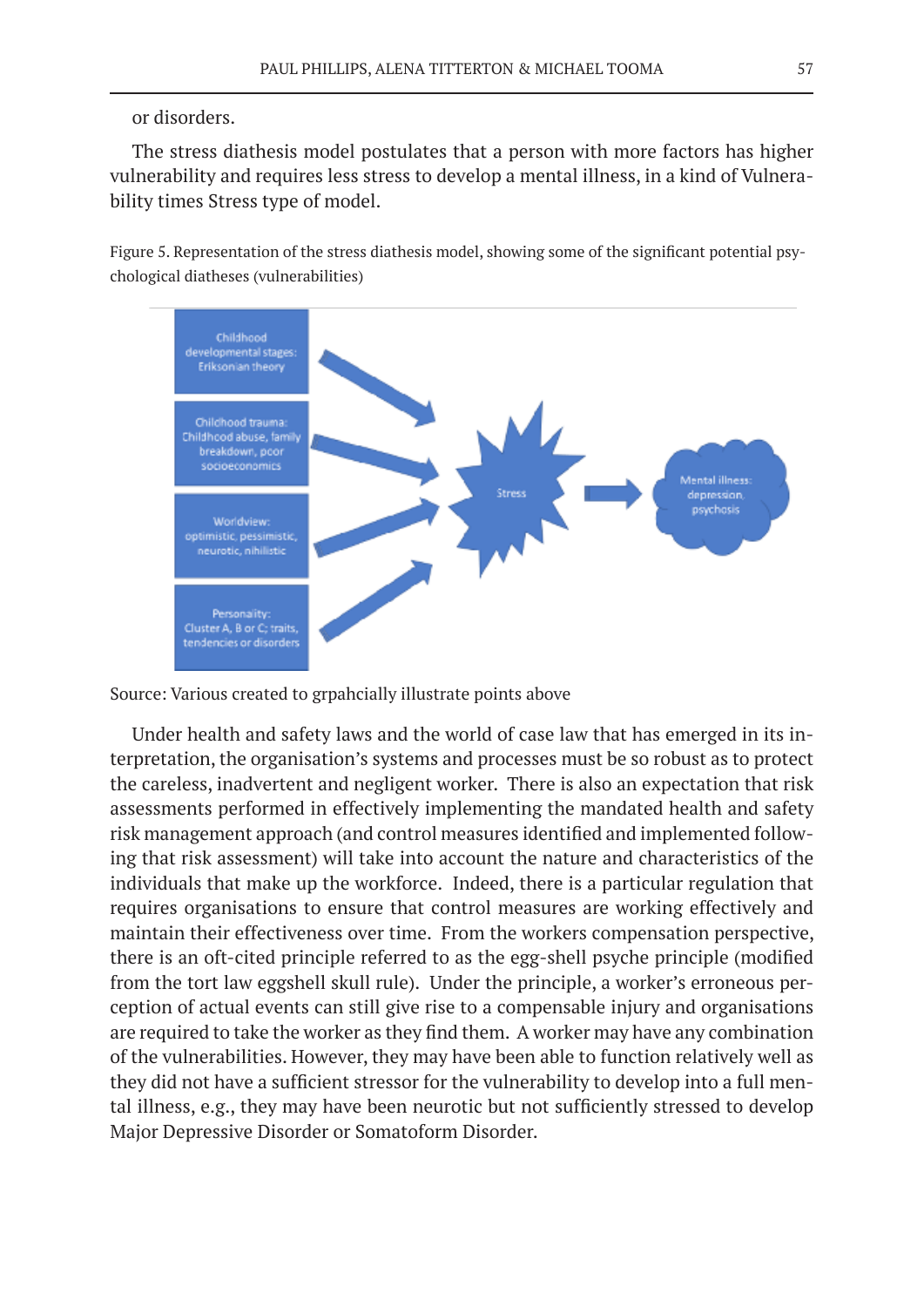### **STRESS AS AGGRAVATION TO MENTAL ILLNESS**

Much like the stress diathesis model indicates that a vulnerability may become a mental illness with the addition of stress, so too may a well-controlled and managed or even recovered mental illness resurface or deteriorate. This includes mental illnesses such as mood disorders, anxious disorders and personality disorders. If a person has a diagnosable mental illness then, in most countries, they are protected under law as having a disability, e.g., Disability Discrimination Act in Australia and the Americans with Disability Act. However, such legal protection does not ameliorate the potential for stress to aggravate their diagnosis. It is not merely possible, but rather, reasonably foreseeable that in times of stress people who have a diagnosed condition are likely to be affected and it is illegal to discriminate against them for this. What is possible is to manage the stress well for the person so that the likelihood of the stress affecting them, and thereby aggravating their known condition, is minimised.

### **DIRECT STRESS MENTAL ILLNESSES**

The third category of mental illness is a unique set of conditions. In the newest edition of the Diagnostic and Statistic Manual 5<sup>th</sup> Edition (DSM-5) (2013) they have been gathered together in their own chapter. What is unique about these conditions is that we, the mental health scientific community, actually know for certain what causes them. Sadly, something that cannot be said of many of the other mental illnesses at this time. What is also unique is they are all caused by stress or trauma. No one without an event spontaneously gets Post Traumatic Stress Disorder. Unlike say Major Depressive Disorder which people do, without any known event, get it. These disorders include Adjustment Disorder, Adjustment Disorder with anxiety, Adjustment Disorder with depressed mood also known as reactive depression, Adjustment Disorder with mixed mood, Adjustment Disorder with disturbance of conduct, Acute Stress Disorder and Post Traumatic Stress Disorder (PTSD). While most workers may be subjected to stress at this time, less will be subjected to a traumatic event sufficient to trigger PTSD. Of course, we can expect that the frontline workers in essential services (particularly in the health care and aged care industries) are likely to be more at risk in this regard in the context of COVID-19.

### **BUSINESS WITH COVID (BWC)**

Throughout March 2020, the world of work in Australia underwent a mass upheaval of its arrangements. As daily announcements were made by the Prime Minister of Australia, the Health Minister, State Premiers and their various Chief Medical Officers, businesses, recognising their obligations to take a proactive risk management approach, began to implement their crisis management plans with the vast majority of businesses voluntarily moving to working from home arrangements wherever it was practicable to do so. Interestingly, vast numbers of organisations undertook these moves without mandatory directives from Government.

In Australia, the Government responses have been staggered and have differed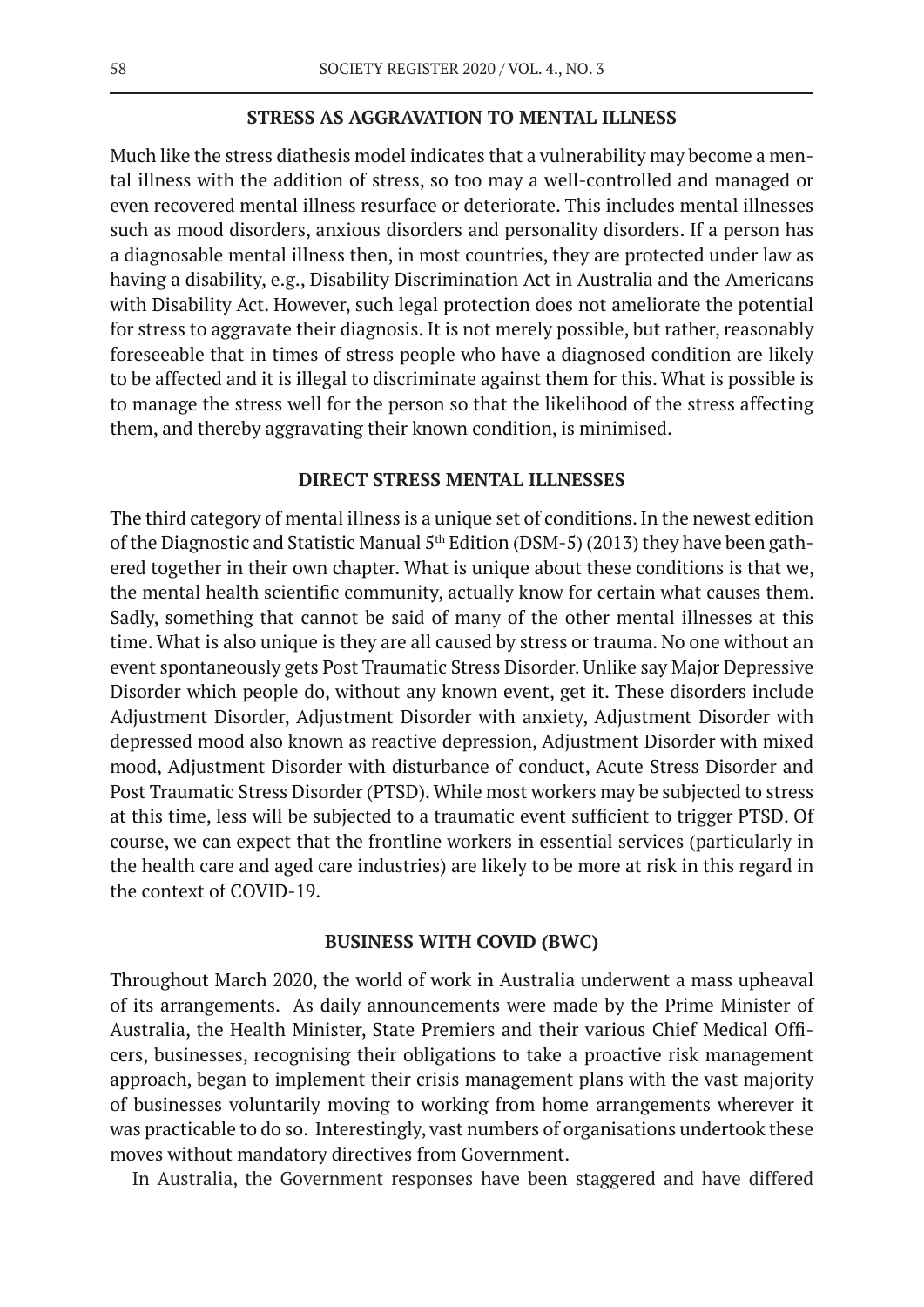from State to State with staged restrictions being introduced firstly regarding travel (and self-isolation requirements for those who have been travelling overseas) and then across different industries (with specific guidance for healthcare, aged care, air transport, maritime industries among others), then a focus on restrictions for popular areas of public gathering (for example cinemas, restaurants and cafes), then restrictions on personal services providers (such as spas and beauty services), followed by limits on the numbers of people permitted to gather together in public (at first up to 10 and most recently a 2 person rule for gatherings either in public or in the home unless gathering with one's own household) and guidance being issued on maintaining social distancing (1.5m and 4 sqm rules being communicated as guidance).

Australia's Federal system has made communication in this time of crisis somewhat confusing for individuals and businesses to follow as the Prime Minister of Australia (following meetings of a National Cabinet made up of both Federal and State leaders) has made various pronouncements from the podium but the matters subject of those pronouncements must be enacted at the State level (usually through public health orders under public health or public emergency acts) to have any legal effect. Of course, as is the way in a Federal system, each State and Territory has its own issues and implemented various aspects of the guidance in different ways. Most recently, public orders now require individuals to remain in their place of residence unless they have a reasonable excuse. Reasonable excuses include obtaining food or other goods and services, travelling for the purposes of work or education, exercise or medical or other caring reasons. One recent difference to emerge in this respect is visiting a partner that does not live with you is considering 'caring' in New South Wales but is not permitted in Victoria. There are hefty fines for breaching the public health orders and a ramped up police presence to enforce them in the States with the most confirmed coronavirus cases.

While those public orders still enable travel for the purposes of work attendance, most organisations have transitioned to mass working from home where it is possible for them to do so, operating with skeleton staff in their offices.

While keeping up with the constantly updated and differing Government specific guidance and orders has become a full time job, the reality is that the health and safety legal obligations for businesses in Australia have not changed in their fundamentals. Organisations still owe the primary duty to ensure the health and safety of workers so far as is reasonably practicable. They must still adopt a risk management approach and that goes for dealing with and effectively managing emerging hazards and risks (including pandemics such as COVID-19) as they impact particular businesses operations and their workers.

A number of regulators have issued statements of regulatory intent at this time noting that they will take a sensible and practical approach to technical non-compliance issues (such as meeting record-keeping requirements or conducting emergency drills in now empty offices), however they have taken the opportunity of re-iterating the importance of proactively managing the risks that COVID-19 poses in discharging their health and safety obligations which includes both managing the workplace environments in terms of infection control and managing the flow on effects of the new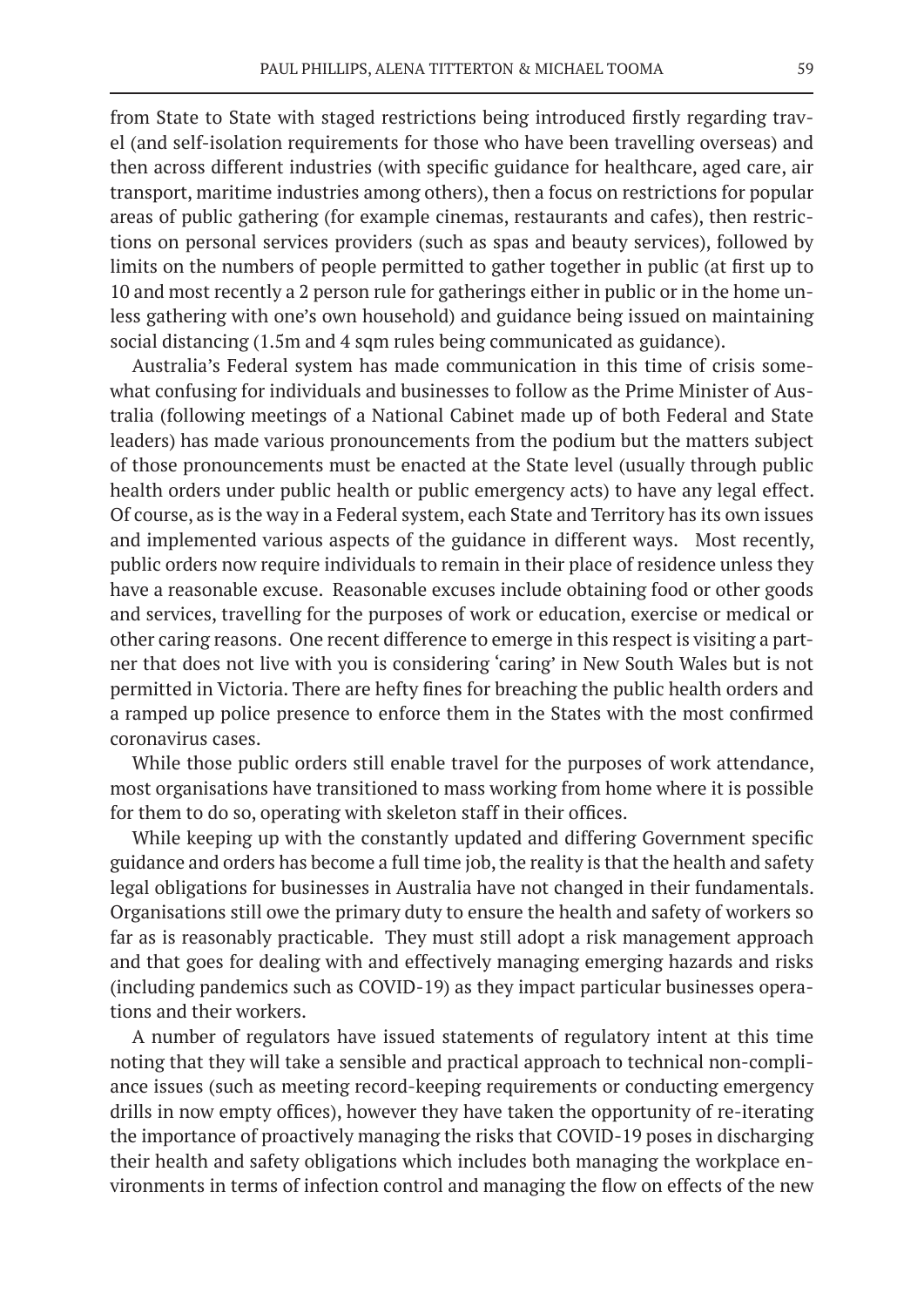normal with BWC involving mass working from home arrangements.

Now working from home becomes the norm, and in the context of a pandemic and virtual shutdown (if not actually declared), all organisations must manage the risks that arise in this specific context. And this means appreciating that the home is now the workplace when the organisation's workers are at work.

For organisations participating in the mass working from home experiment, the working context has now completely changed and the basis upon which risk assessments were previously performed is now invalid. Health and safety laws require the review and revision of control measures where circumstances have changed. This would be one of those moments.

For example, the social distancing and social isolation requirements being imposed by Governments as measures to manage and prevent the spread of the coronavirus will have natural flow on effects in terms of additional or different hazards and risks for workers during the course of work. But there is not a one size fits all answer to the question as each worker will come with their own vulnerabilities and attributes as outlined above. We know there is a link between social isolation and loneliness. We know that loneliness can lead to negative mental health outcomes. This will be an area where organisations and their leaders will be required to exercise some leadership but the normal approach to the levers (training, calming, accommodation, procedures, variation and alignment) also goes out the window!

Risk assessments in the context of mass working from home (and the natural flow on effects for mental health) will require organisations to consider the nature of their business (and how it may have changed given the flow on effects of the pandemic), the consequences and flow on effects of the various Government orders but also to have a greater and more holistic understanding of their people. Understanding what someone's home life is like will be important to proactively managing mental health and wellbeing of workers through the pandemic as individuals in Australia are now effectively required to remain in their homes with limited exceptions. This will impact different cohorts within your workforce differently. For some, time at work will be blended with simultaneously performing other activities (such as supervising children at home whilst they are also transitioning to online learning arrangements) while for others, the social isolation will be extreme.

Organisations will need to take particular care with respect to workers living alone. This was already an issue lurking in the community at large. A joint study between the Australian Psychological Society and Swinburne University in 2018 identified that one in four Australians reported feeling lonely at least one day per week. It was what commentators were already calling a loneliness epidemic. Loneliness is the feeling of distress people experience when their social relations are not as they would like them to be. Our public health arrangements to combat COVID-19 will absolutely further exacerbate that situation. Australia's Commonwealth Government has recognised this is an issue with recent announcements for a further AUD 74 million for mental health programs in recognition of these issues. That includes a dedicated coronavirus wellbeing support line to be delivered by a well-recognised Australian mental health organisation, Beyond Blue, for people experiencing stress and anxiety related to the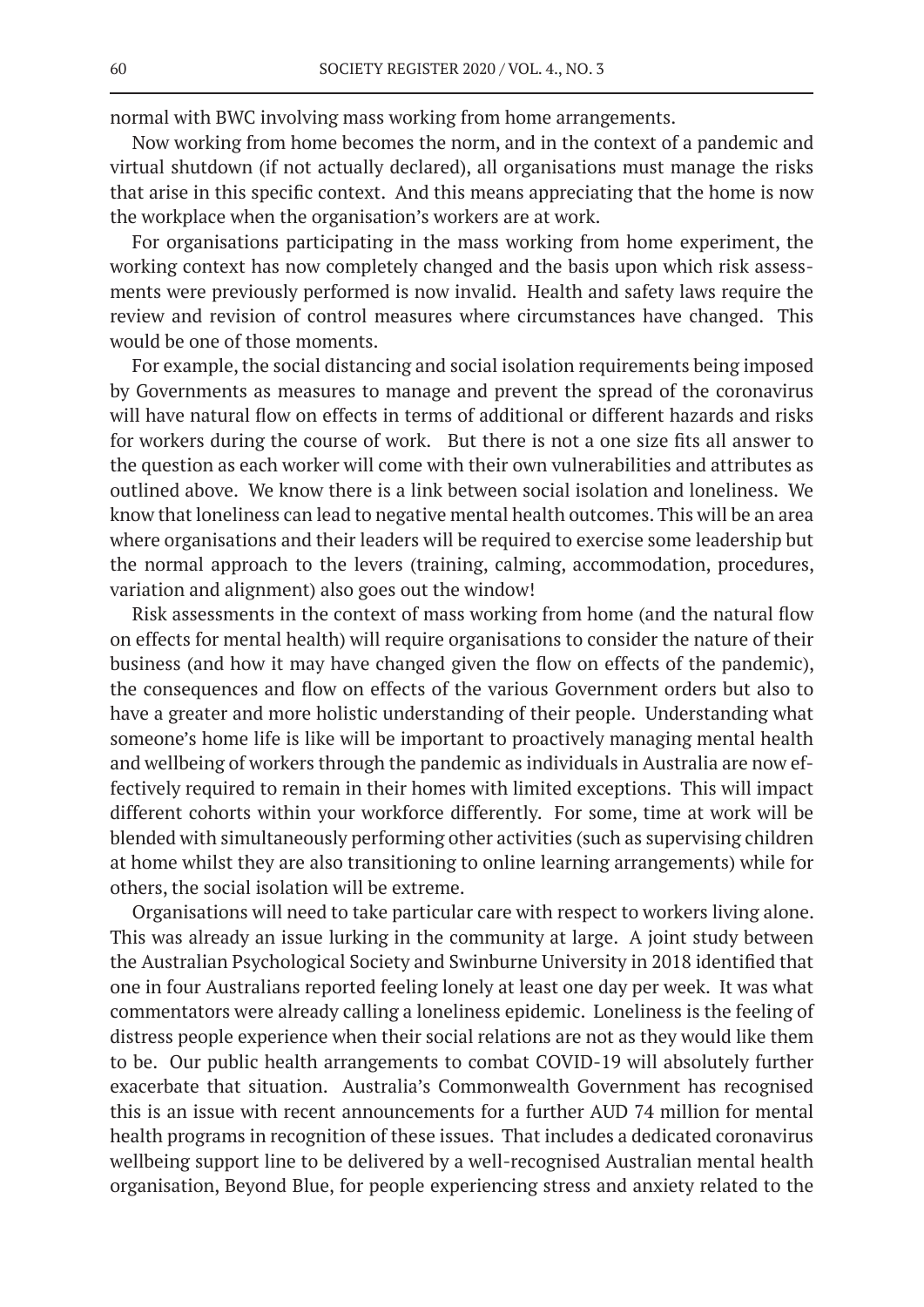pandemic. Given the surge on such support services, organisations will need to be supplementing such initiatives by implementing their own specific strategies to support worker mental health and welfare at this time.

Domestic violence is another issue that organisations will now need to contend with as a consequence of the blurring lines between work and non-work contexts. Only a limited number of organisations in Australia had implemented workplace policies regarding domestic violence prior to the pandemic. However, we know that this will be an increased risk faced by a portion of workers in the context of this pandemic. The Australian Human Rights Commission in 2014 estimated that domestic violence was an issue for around 800,000 women in Australia which translated to one in six female workers. This is no fringe issue.

For some, the social isolation protection measures for COVID-19 are tantamount to being locked up with perpetrators of violence. This issue has been officially recognised by Australia's Commonwealth Government with Australia's Prime Minister acknowledging a 75% increase in google searches for domestic violence services over the last couple of weeks as he announced an additional AUD 150 million for the national domestic violence initiative. In one state, Victorian Police have indicated they have seen double the number of requests for domestic violence support in the past week. Victorian Police say they are seeing an entirely new form of abuse in homes. Perpetrators are telling their partners that they have the coronavirus so that their partners cannot leave the house for any reason whatsoever (as they would be required to follow the directions to self-isolate for such cases). And as the home now becomes the place where work is performed, from the organisational perspective, it is possible that domestic violence will now actually be occupational violence. There is no longer the divide between the public sphere of work and the private sphere of the home.

You will recall from the introduction that organisations owe health and safety duties to workers when they are at work wherever it is that they are performing that work. As such, a partner perpetrating acts of domestic violence in the home while the worker is performing work has a sufficient nexus to the world of work. While many of those acts no doubt constitute various criminal offences under general criminal laws, they would also constitute offences under work health and safety laws in this context. The perpetrator would be considered an 'other person' for the purposes of the health and safety laws, being required not to adversely affect the health and safety of others (in this case, the worker) while at work. Given there is now a likely nexus with work, there would also be an expectation from health and safety regulators that organisations develop and implement a systematic way of doing what is reasonably practicable to identify and manage these risks, providing support for workers who may find themselves in these unacceptable situations. In conducting mental health impact assessments and risk assessments, organisations need to acknowledge and treat these reasonably foreseeable and known risks.

#### **PRACTICAL RECOMMENDATIONS FOR REMOTE WORKING THROUGH BWC**

All organisations need to conduct COVID-19 mental health impact assessments in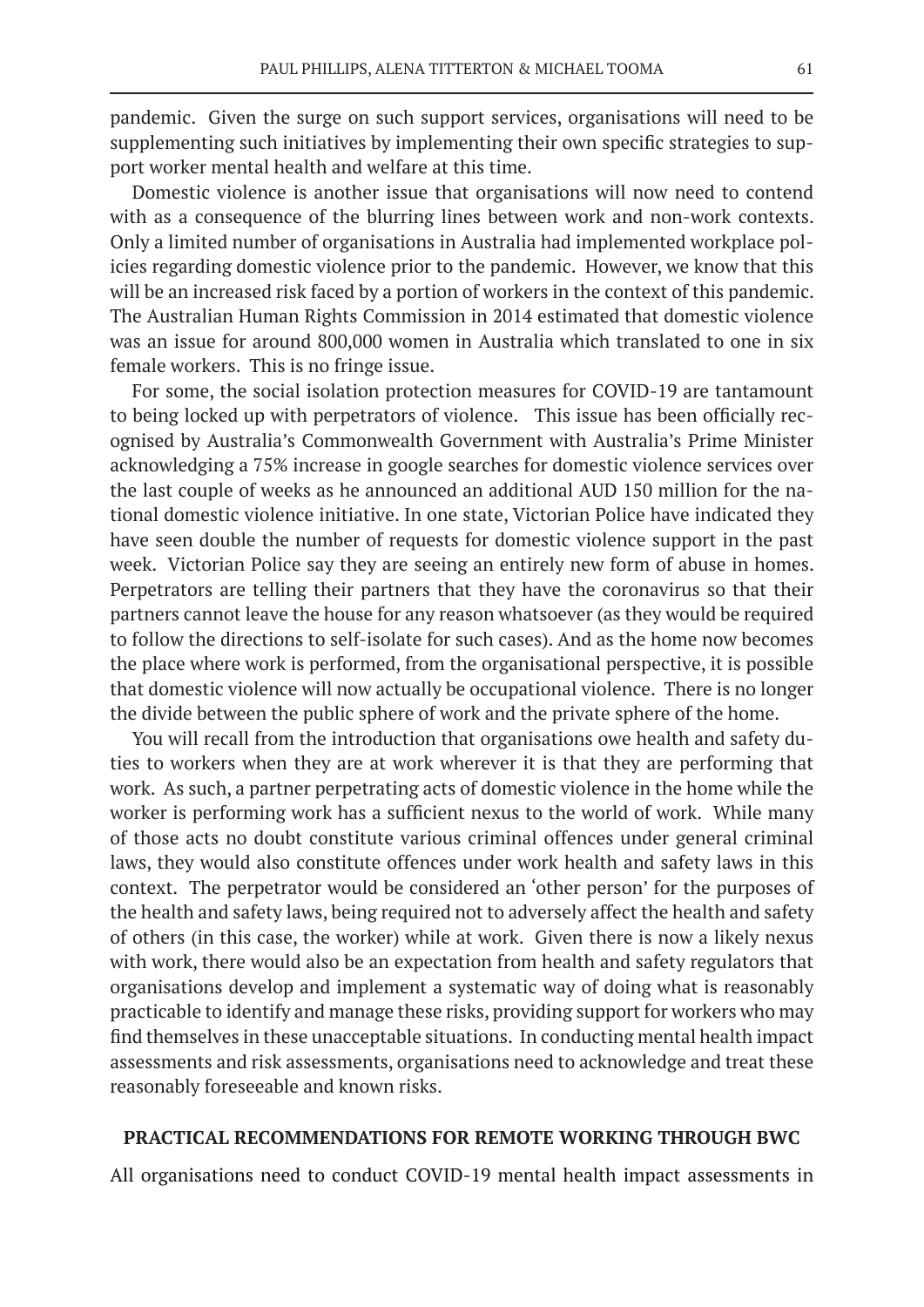adopting the mandatory proactive risk management approach required by Australia's health and safety laws. Mental health impact assessments need to work through what are the likely impacts on an organisation's workforce in terms of the mass working from home and consider the appropriate strategies the organisation needs to implement for workers as they work through the likely impacts on different cohorts within the workforce population. This requires organisations to have a consistent and clear approach but also multiple tailored initiatives that contemplate various types of 'home life' of their workers.

In deploying strategies for managing remote working through COVID-19 organisations need to prioritise:

**Establishing, maintaining and improving rapport through BWC:** in particular organisations need to emphasise the importance of maintaining team rapport and cohesion with team leaders. Operational leadership at all levels becomes critical here. Organisations need to support resilience at the organisational, departmental, team and individual levels. Many of the practical suggestions below are essentially about establishing maintaining and increasing rapport.

**Leadership and communications in establishing and maintaining rapport:** with working from home, there is a real tendency to drift into relying on written communications backed up by phone calls. What those modes of communication miss is the world of non-verbal cues that are so critical in being able to check-in on how people are really feeling. As such, organisations need to invest in multiple mechanisms to "get eyes on their people". Video-conference facilities such as Cisco Webex, Bluejeans and Zoom have become invaluable to people at this time. Similarly, making sure that communications are not just about work. Maintaining the social aspect of work while performing remotely is also critical. A number of social media applications have been deployed by teams across Australian businesses in that regard (some have created Whatsapp groups for banter, others are using applications like Houseparty and creating Facebook groups). Recognise that you may need to 'switch it up' on occasion as the novelty wears off and use leadership at various levels to keep the use of these mechanisms alive.

**Supporting and encouraging routine:** Human beings crave certainty and predictability. A pandemic such as COVID-19 takes certainty away from us at a macro level. Organisations need to create conditions for some level of predictability and routine to provide some certainty. Considering how you maintain your usual rituals (such as your usual times for team meetings or your usual team social rituals (albeit as those rituals are taken into a virtual context)) may be a way of providing such comfort and a little certainty.

**Managing the risk of burnout:** Burnout is in fact an Adjustment Disorder. All Adjustment Disorders are a reaction to a stressor that causes clinically significant levels of distress and dysfunction. With burnout the stressor is workplace stress.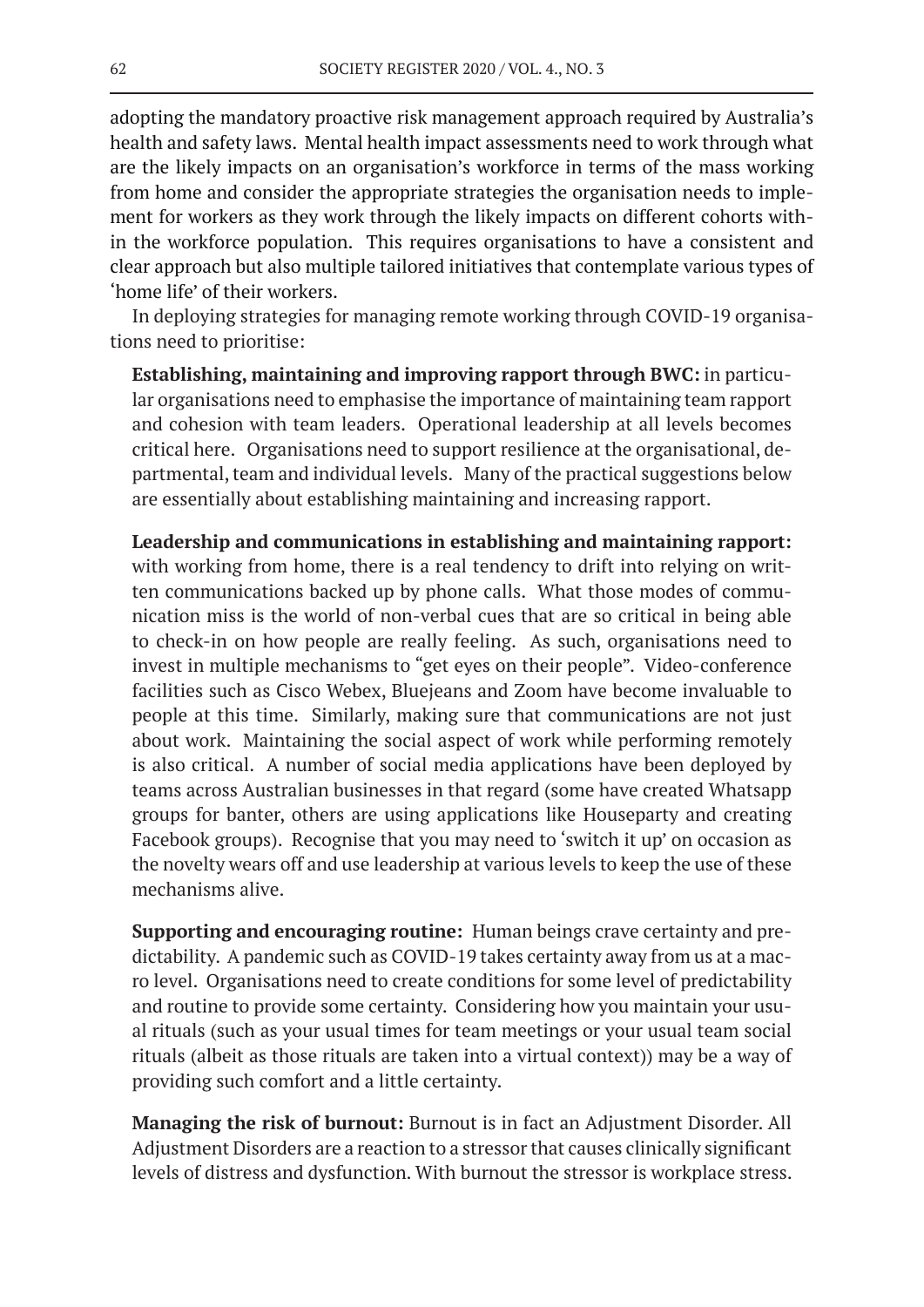This, like any Adjustment Disorder, can be accompanied by changes to mood and anxiety responses. As the work and non-work environment are blurred, so too are working hours, compromising boundaries (which is one of the key factors in resilience discussed above). There is a tendency not to know when to start and finish when working from home and as such, a corresponding risk of burnout. Leadership communications on expectations is important here. Find a way of collectively coming together to open and close out the day – essentially setting the expectations and priorities for the day, getting people to "switch on" and then giving people permission to log off and to recognise the accomplishments of the day. That might be a quick stand up video conferencing team meeting at an appointed time at the beginning of the day – helping people to focus on their priorities and then closing the day with an end of day beverage to de-brief.

**Avoid the temptation to micro-manage:** Whenever there is loss of control, there is a desire to find some way of gaining it back. From a leadership perspective, we will often see people lean into micro-management during such moments of crisis. Of course it will be important for leaders to keep an eye on business objectives and achievements against those objectives at this time but look to avoid micromanaging as a result. Leaders need to lead from trust and seeing their people as the solution, not the problem. Empower and encourage people to find the new inventive ways of achieving the team goals through the challenging circumstances, as this will also increase both individual and organisational resilience.

**Looking after physical health:** Organisational and leadership communications should include tips for looking after physical health throughout this period. This draws on the physical self-efficacy described above. We know just how important it is to protect sleep for maintaining a positive state of psychological health. Sleep also helps the immune system with research indicating that sleep is important for helping T cells in the body to fight off infection. Getting enough rest and sleep will be particularly important during this time. Organisational communications should highlight the importance of sleep and rest to workers. We also know that a significant source of stress management for Australians is the gym workout. Our approach to physical exercise may need to change with gym closures and social distancing on gatherings but that does not mean not getting any physical exercise. Teams can support each other with innovative physical exercise challenges that can still be done in the comfort of one's own home or whilst exercising social distancing and be another point of interaction for rapport and team cohesion. These sorts of team exercise programs can also encourage people to take breaks in the middle of the day, which can also increase productivity and cognitive functioning.

**Mindfulness:** There is a world of health benefits of meditation. Many organisations supported health and wellbeing promoting meditation and yoga programs (yoga includes the sensory modulation and Yerkes Dodson arousal modulation elements as well as mindfulness) in their workplaces before BWC. Less discussed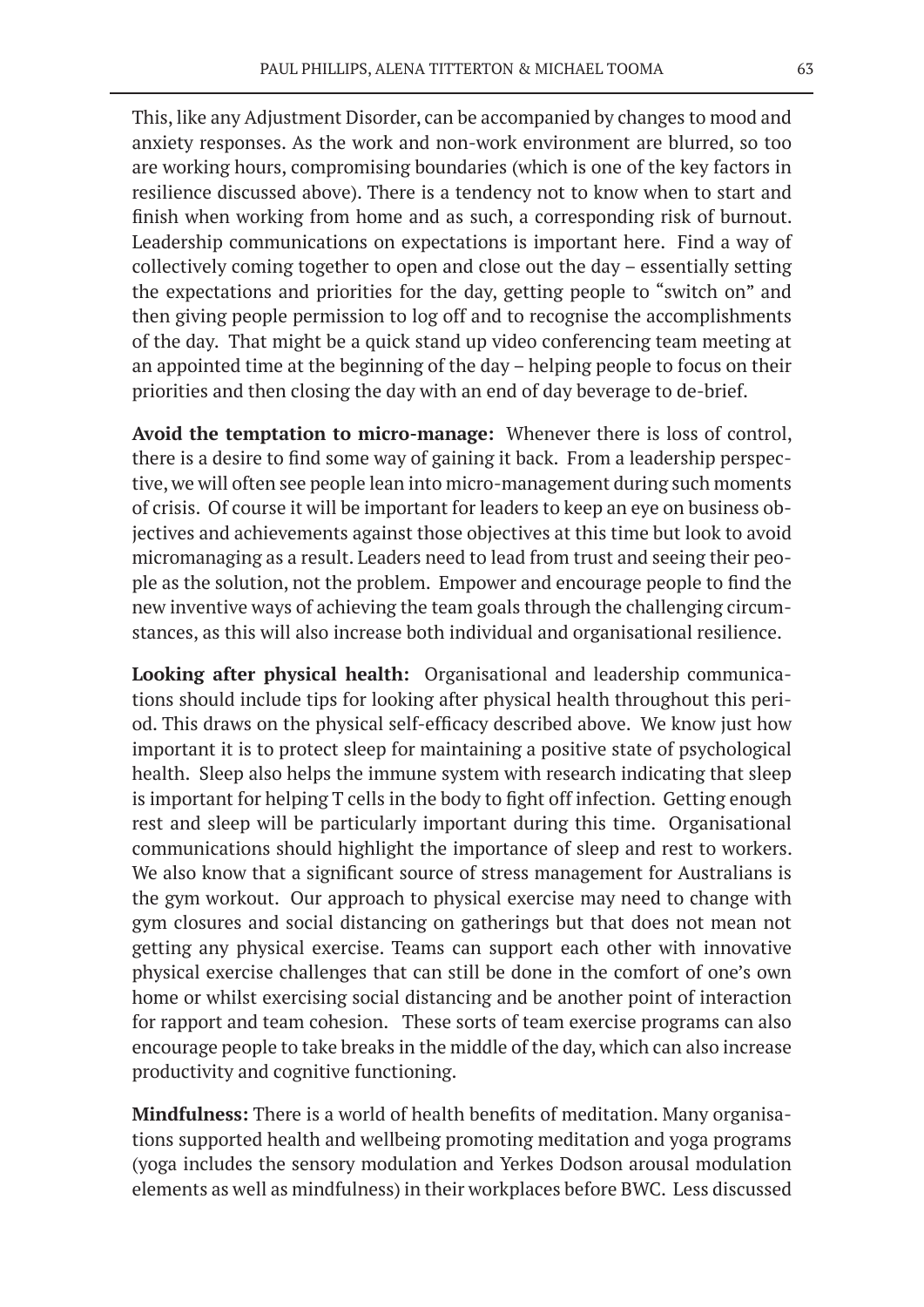in the world of work is the importance of music for health and wellbeing. Studies have actually compared the benefits of music to meditation and found both practices were linked to significant improvements in mood and sleep quality, having powerful benefits for overall health and wellbeing. Studies have also shown that music can have positive effects on mood, have positive effects on depressive symptoms, can lower levels of stress-related hormones like cortisol and ease pain. Finding ways to encourage engagement with music can assist individuals with maintaining emotional self-efficacy, sensory modulation and arousal modulation. It also is another touch point for rapport. Sharing music videos, talking to one another about favourite music, developing a shared playlist in a music streaming service may all be simple ways of organisation's encouraging that kind of active engagement with music.

**Supporting your leaders:** Some leaders will have natural instincts towards these types of activities. Other leaders may not. While authenticity is key, organisations should be giving practical guidance to leaders on what to watch out for and what to think about in implementing strategies to maintain rapport. They may also need guidance on how to communicate from a place of empathy and acknowledgement of the collective experience so that they can support workers in maintaining a positive challenge mindset, how to expect and experience change and uncertainty, how to tolerate discomfort and adapt to changing circumstances and also to recognise the need for re-prioritisation of expectations (an acknowledgement of the new normal). Have your leaders acknowledge their own vulnerability in this situation and share with their people what is helping them to get through the situation. This develops the person's determination and emotional self-efficacy described above. That will, in turn, give workers a signal that sharing struggles is accepted and expected at this time, normalising the experience of the difficulty and the disclosure to others to gain support and assistance.

**Accentuate the positive:** There is a plethora of crisis news right now. Everywhere you turn it is a negative story. Organisations need to counter some of this with the positive stories that no doubt exist that are making it possible for the mass remote working experiment to succeed. Take moments (large and small) to acknowledge the great work people are doing and to recognise it in front of their peers. Have staff reflect on what they did to contribute to bringing about that positive event, this bolsters their general self-efficacy and decreases alienation. The positive also snowballs, achieving success and reflecting on it, and increases the chance of it happening again.

**FUNDING:** This research received no external funding.

**CONFLICT OF INTEREST:** The authors declare no conflict of interest.

**ACKNOWLEDGEMENTS:** We would like to thank all the workers around the world operating on the frontlines in healthcare, emergency services and other essential services for their dedication to their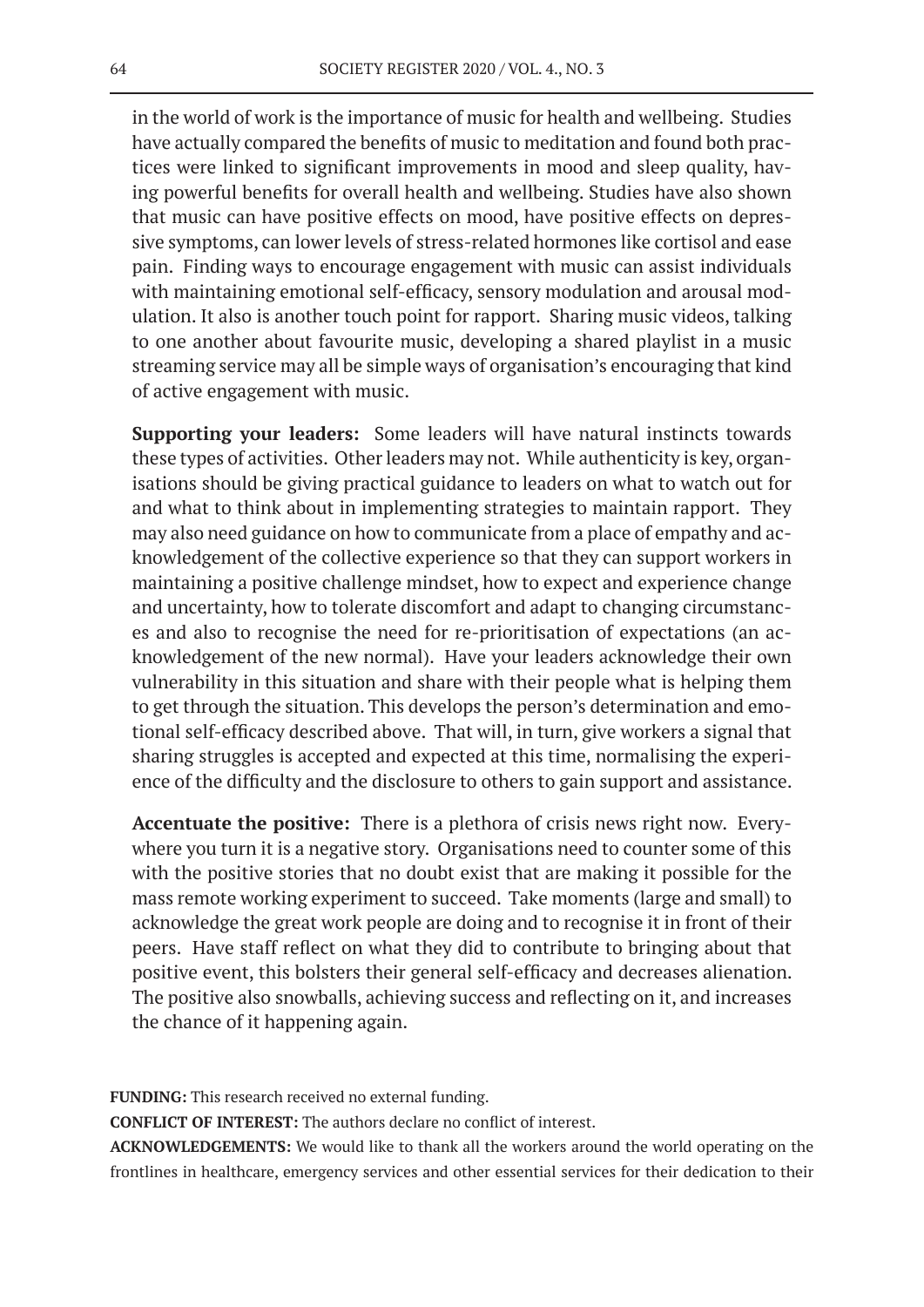essential roles during the COVID-19 pandemic.

### **REFERENCES**

American Psychiatric Association. 2013. *Diagnostic and statistical manual of mental disorders* (5th ed.). https://doi.org/10.1176/appi.books.9780890425596

Americans With Disabilities Act of 1990, Pub. L. No. 101-336, 104 Stat. 328 1990. *Attorney General's Department v K.* 2010. NSWWCPD 76

- Australian Psychological Society. 2018. *Australian loneliness report: A survey exploring the loneliness levels of Australians and the impact on their health and wellbeing.* Melbourne: APS. https://researchbank.swinburne.edu.au/items/c1d9cd16-ddbe-417f-bbc4-3d499e95bdec/1/
- Besedovsky, Luciana, Tanja Lange, & Jan Born. 2012. "Sleep and immune function." *Pflugers Arch - Eur J Physiol* 463: 121–137. https://doi.org/10.1007/s00424- 011-1044-0
- Csikszentmihalyi, Mihály. 1975. *Beyond boredom and anxiety*. San Francisco: Jossey-Bass Publishers.
- Csikszentmihalyi, Mihály. 1991. *Flow: The psychology of optimal experience*. New York: Harper Collins.
- Csikszentmihalyi, Mihály. 1996. *Creativity: Flow and the psychology of discovery and invention*. New York: HarperCollins Publishers.
- Csikszentmihalyi, Mihály. 1997. *Finding flow: The psychology of engagement with everyday life*. New York: BasicBooks.
- Diagnostic and Statistic Manual 5<sup>th</sup> Edition (DSM-5). 2013.
- *Disability Discrimination Act.* 1992*.* (Cth)
- Gearin, Mary and Ben Knight. 2020."Family violence perpetrators using COVID-19 as 'a form of abuse we have not seen before'." *ABC News* March 29. Retrieved April 1, 2020 (https://www.abc.net.au/news/2020-03-29/coronavirus-family-violence-surge-in-victoria/12098546).
- Hassan, Arfi & Forbis Ahmed. 2011. "Authentic Leadership, Trust and Work Engagement." *World Academy of Science, Engineering and Technology* 5(80): *750-756.*
- Innes, Kim E. et al. 2016. "Effects of Meditation versus Music Listening on Perceived Stress, Mood, Sleep and Quality of Life in Adults with Early Memory Loss: A Pilot Randomized Controlled Trial." *Journal of Alzheimer's Disease* 52(4): 1277-1298*.*  DOI: 10.3233/JAD-151106

*Lindsay v IMB Ltd.* 2019. NSWWCCPD 7

- Miller, Scott D., Barry L. Duncan, & Mark A. Hubble. 1997. *Escape from Babel: Toward a unifying language for psychotherapy practice*. New York: Norton.
- Prime Minister of Australia. 2020. Media release: \$1.1 billion to support more mental health, Medicare and domestic violence services, 29 March 2020. Retrieved April 1, 2020 (https://www.pm.gov.au/media/11-billion-support-more-mental-health-medicare-and-domestic-violence-services-0).
- Safe Work Australia. 2015. Work-Related Mental Disorders Profile 2015. Retrieved April 1, 2020 (https://www.safeworkaustralia.gov.au/system/files/documents/1702/